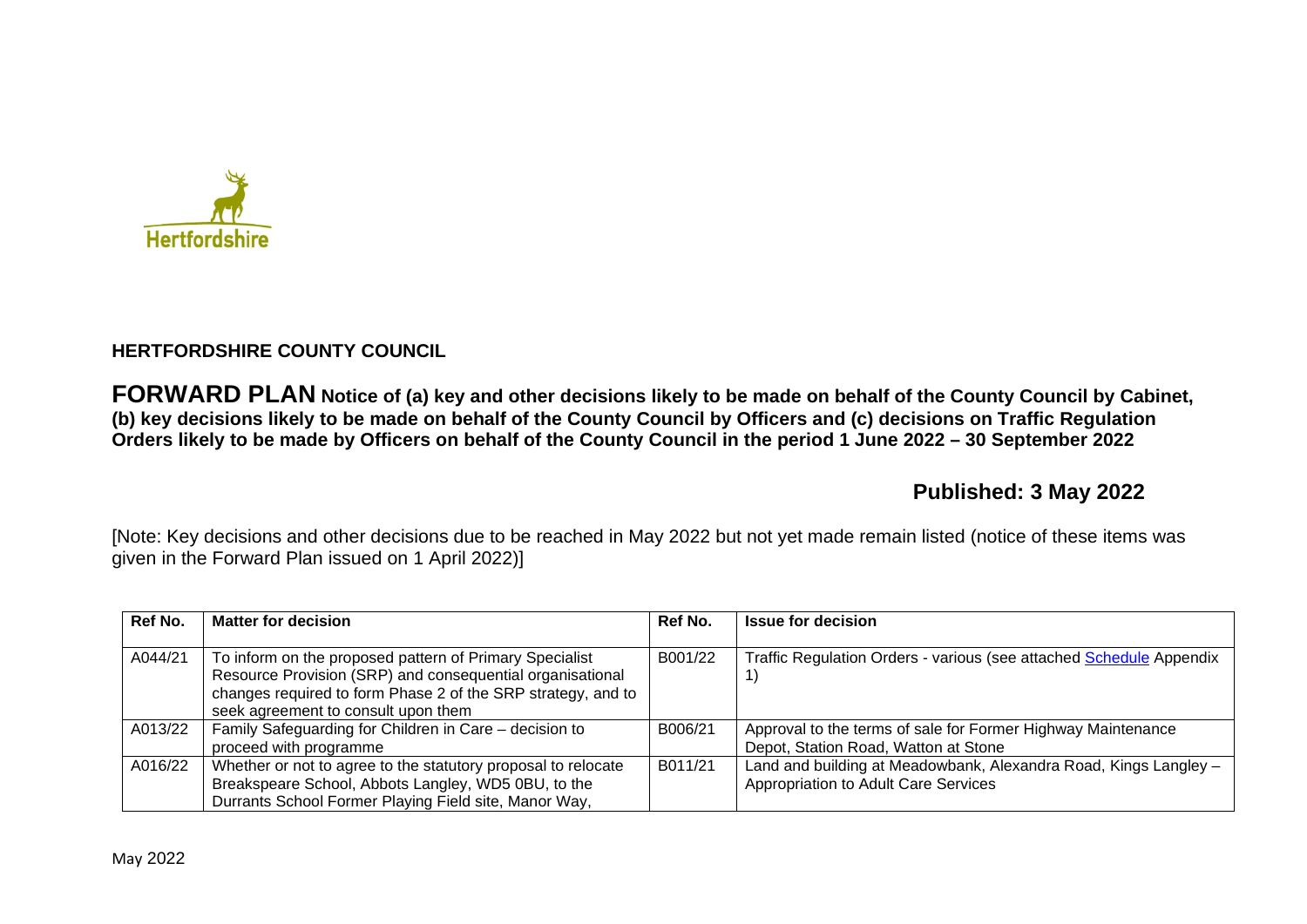|          | Croxley Green, WD3 3LU and the permanent enlargement of          |         |                                                                        |
|----------|------------------------------------------------------------------|---------|------------------------------------------------------------------------|
|          | the school from 97 to a maximum of 210 places with effect        |         |                                                                        |
|          | from January 2024, taking into consideration the outcome of      |         |                                                                        |
|          | the statutory notice period. NB Agreement to the statutory       |         |                                                                        |
|          | proposal by Cabinet will only be required if objections are      |         |                                                                        |
|          | received to it.                                                  |         |                                                                        |
| A017/22  | Additional Capital Funding for Mainstream/Send places at         | B026/21 | Single Tender Action for Midpoint Intensive Enablement Service         |
| (Merge   | <b>Cheshunt Lakeside Primary School, Cheshunt; Bishop's</b>      |         |                                                                        |
| of       | Stortford North; The Valley School, Stevenage And                |         |                                                                        |
| A017/22, | Longdean School, Hemel Hempstead                                 |         |                                                                        |
| A020/22, |                                                                  |         |                                                                        |
| A021/22, |                                                                  |         |                                                                        |
| A022/22) |                                                                  |         |                                                                        |
| A012/22  | Changes in commissioning and partnership working                 | B030/21 | HCC2112744 - Care Provider for new care home development at            |
|          | arrangement arising from the Health and Care Bill                |         | Little Furze, South Oxhey                                              |
| A014/22  | Procurement of Mobilising System for East Coast and              | B038/21 | Approval of the final terms of the 125-year peppercorn lease for the   |
|          | Hertfordshire Control Room Consortium (ECHCRC)                   |         | new special school at Woodside, Welwyn Garden City.                    |
| A015/22  | 41-45 & 47 High Street Ware, proposed purchase of property       | B056/21 | <b>Contract Award for Midpoint Intensive Enablement Service</b>        |
|          | for a new Ware Library                                           |         |                                                                        |
| A018/22  | Alternative Verge Maintenance (AVM)                              | B057/21 | Award of Framework for spot providers                                  |
| A015/21  | Consider the future of Land North of Roysia School, Royston      | B061/21 | Washroom Services for all HCC sites - Award of Contract                |
| A018/21  | Consider the future of Land at 2B Star Street                    | B064/21 | Reinforced Autoclaved Aerated Concrete (RAAC) repair and               |
|          | in connection with the existing library at 87 High Street, Ware. |         | replacement of roofs containing this form of concrete                  |
| A086/21  | <b>Highways Drainage Strategy</b>                                | B075/21 | HCC2113007 - Batch 59 Cluster 1 Ickleford Primary School, Ickleford    |
|          |                                                                  |         | - Roofing Works                                                        |
| A087/21  | Hertfordshire Mental Health Strategy 2022-2027                   | B076/21 | HCC2113008 - Batch 59 Cluster 2 Ashlyns School, Berkhamsted -          |
|          |                                                                  |         | Roofing Works                                                          |
| A009/22  | Minerals and Waste Local Plan: Draft Plan Consultation           | B079/21 | The Supply of Laminating Pouches                                       |
| A019/22  | Approval of the PH Strategy 2022 - 2027                          | B085/21 | Provision of a dynamic Purchase System for School Coach and Local      |
|          |                                                                  |         | <b>Bus Operators</b>                                                   |
| A023/22  | Approval of Regulation of Investigatory Powers (RIPA) Annual     | B089/21 | HCC2113182                                                             |
|          | Report                                                           |         | Provision of consultancy services to Adult Care Services construction  |
|          |                                                                  |         | projects                                                               |
| A024/22  | Re-provision of Northwick Day Service in South Oxhey to a        | B103/21 | HCC2113250 - Mandeville Primary School, Sawbridgeworth - 1 Form        |
|          | new facility on an alternative site.                             |         | to 2 Form of entry expansion construction project and associated       |
|          |                                                                  |         | external works                                                         |
| A025/22  | Re-provision of Leyden House Day Service in Stevenage to a       | B108/21 | Approval for capital funding delivery of Public Sector Decarbonisation |
|          | new facility on an alternative site.                             |         | Works Scheme Works for Hertfordshire County Council                    |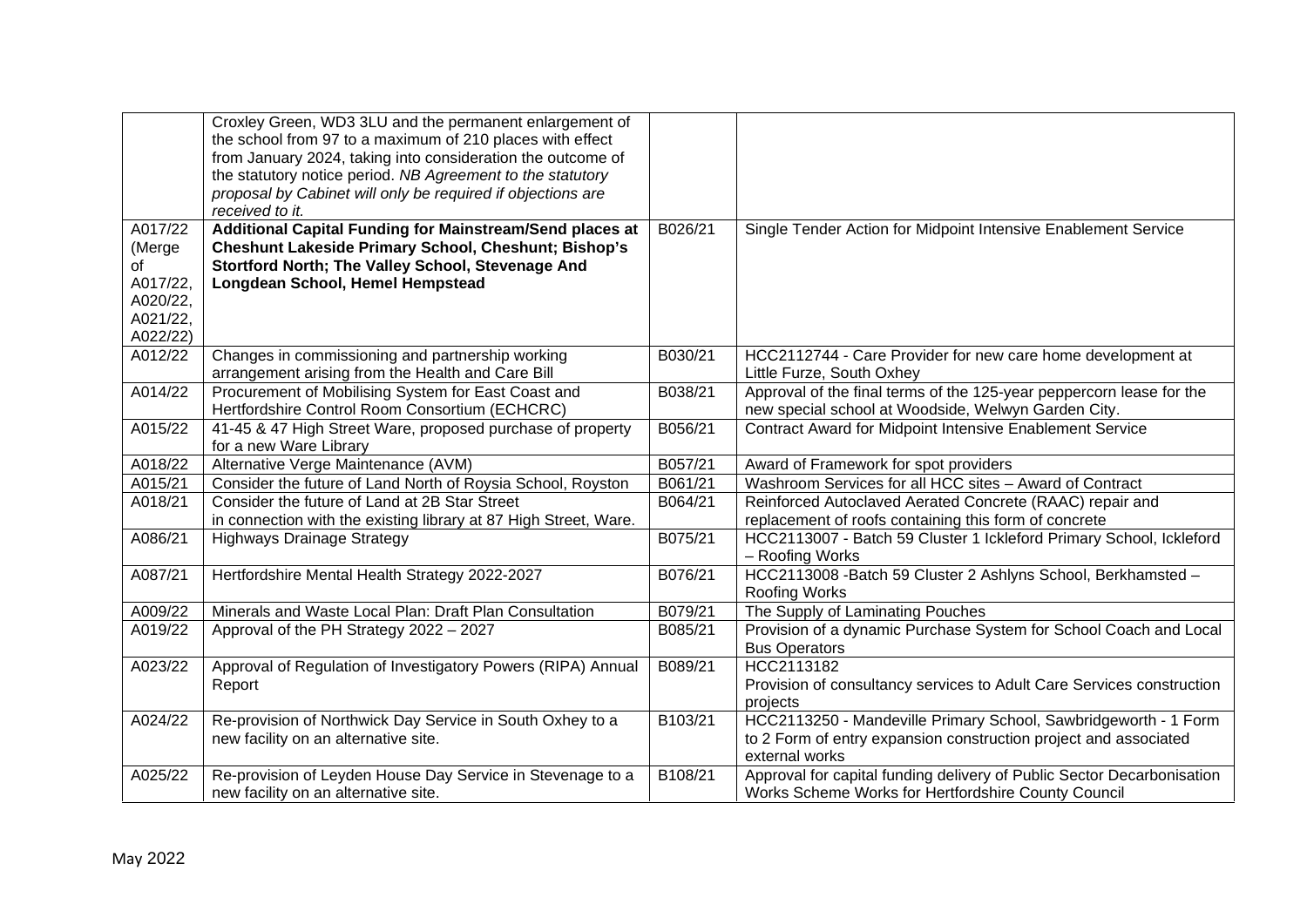| A026/22                     | Creation of a Joint Committee for Harlow-Gilston Garden<br>Town (HGGT) | B109/21 | The Provision of a Delivery Service for Herts FullStop                                                                              |
|-----------------------------|------------------------------------------------------------------------|---------|-------------------------------------------------------------------------------------------------------------------------------------|
| A027/22                     | Approval of the Sustainable Hertfordshire Strategy - Review            | B111/21 | HCC2113354 - Gilston Primary - Commission of design team<br>consultants                                                             |
| A028/22<br>(Was<br>B011/22) | <b>Hertfordshire Dementia Strategy</b><br>2022 - 27                    | B124/21 | HCC2113424 - Buntingford First School Temp Accommodation                                                                            |
| A029/22                     | <b>Quantum Care Limited - contract variation</b>                       | B002/22 | Award contract for electronic document records management<br>software                                                               |
| A030/22                     | Adoption of Bus Service Improvement Plan (BSIP)                        | B007/22 | Step2Skills: Award of contract for the provision of Adult Learning<br>across Hertfordshire for academic year 2022-2023              |
| A084/21                     | <b>Family Hubs Strategy</b>                                            | B008/22 | Prevention of Homelessness Service (16 to 25 years) via Children's<br>Services in conjunction with the 10 District/Borough Councils |
| A088/21                     | Procurement of Adult Care Service Housing Management<br>Provider       | B010/22 | Hertfordshire Mental Health Strategy 2022-27                                                                                        |
|                             |                                                                        | B012/22 | To award of contract for the provision a Hertfordshire Sexual Health<br>Service                                                     |
|                             |                                                                        | B013/22 | HCC2213505 - Hertfordshire County Council Waste Contract -<br><b>Tender Management Support</b>                                      |
|                             |                                                                        | B014/22 | HCC2213511 - Chater Junior School, Watford - Roofing Works                                                                          |
|                             |                                                                        | B015/22 | HCC2213548 - Works on the County Hall, Car Park                                                                                     |
|                             |                                                                        | B016/22 | Refurbishment of Robertson House office space.                                                                                      |
|                             |                                                                        | B017/22 | The provision of The Building Cleaning Framework 2022                                                                               |
|                             |                                                                        | B018/22 | Next Generation Programme: Awarding an IT End User Support<br>Contract (Helpdesk/Hardware provision)                                |
|                             |                                                                        | B019/22 | <b>Next Generation</b><br>Supervised Contact Service for Hertfordshire Children                                                     |
|                             |                                                                        | B020/22 | Award of Single Tender Action contract to Princess Alexandra                                                                        |
|                             |                                                                        |         | Hospital Harlow to provide post mortem services to the Hertfordshire                                                                |
|                             |                                                                        |         | Coroner                                                                                                                             |
|                             |                                                                        | B027/22 | HCC2213523 - Little Furze Demolition & Construction of a Care Home                                                                  |
|                             |                                                                        | B029/22 | HCC2213590Cluster 4 - Aldbury C of E Primary, Bernards Heath                                                                        |
|                             |                                                                        |         | Infant & Lordship Farm Primary School - Roofing + Cladding Works                                                                    |
|                             |                                                                        | B030/22 | HCC2213589 Cluster 3 - Burleigh Primary School - Roofing +                                                                          |
|                             |                                                                        |         | <b>Cladding Works</b>                                                                                                               |
|                             |                                                                        | B031/22 | HCC2213588 - Cluster 2 - Kings Langley Primary, Kingsway Infant &                                                                   |
|                             |                                                                        |         | The Richard Whittington Primary School - Roofing + Cladding Works                                                                   |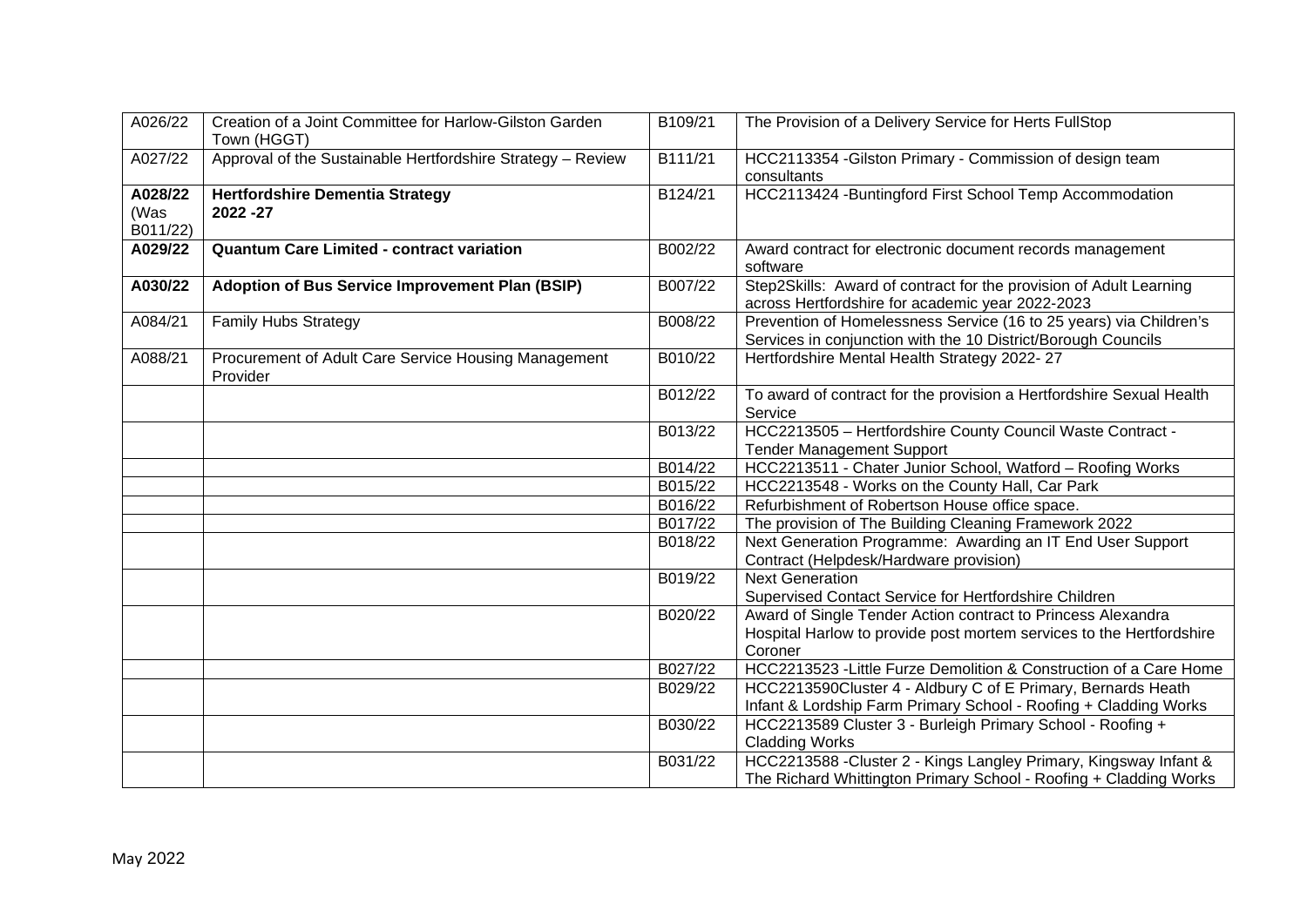| B032/22            | To initiate consultation on a proposal to change the age range of                                                 |
|--------------------|-------------------------------------------------------------------------------------------------------------------|
|                    | Aboyne Lodge Primary School, St Albans, to remove the nursery                                                     |
|                    | provision by the changing the admission age range from 4 to 11 years                                              |
|                    | to 5 to 11 Years.                                                                                                 |
| B034/22            | Award of contracts for external insurance arrangements                                                            |
| B035/22            | Tender for the contract of the provision of tutors and education                                                  |
|                    | alternative provision                                                                                             |
| B036/22            | Provision of County wide Complex Needs Service - Award of contract                                                |
| B037/22            | Contract for the Provision of Support to Prevent Family Breakdown                                                 |
| B038/22            | Framework Agreement for the Provision of a Support Service to                                                     |
|                    | Prevent Family Breakdown and to Support Reunification Home                                                        |
| B039/22            | HCC2213659 - Consultant for PSDS3 Net Zero Carbon Retrofit                                                        |
|                    | Workstream (Year 1) - 2022/23 Programme                                                                           |
| B041/22            | Appointment of a Hertfordshire County Council Director to the Board                                               |
|                    | of Herts for Learning                                                                                             |
| B042/22            | Re-procurement of the Corporate Property Database                                                                 |
| B043/22            | The Provision of an Enterprise Resource Planning System including                                                 |
|                    | E-commerce Platform for Herts FullStop                                                                            |
| B044/22            | Additional Special School places for 2022/23                                                                      |
| B045/22            | Award of contracts for the provision of recycling centre haulage and                                              |
|                    | container maintenance                                                                                             |
| B046/22            | Award of a contract for the provision of a Disclosure & Barring Service                                           |
|                    | (DBS) System with effect from 1st April 2023                                                                      |
| B047/22            | Surface Maintenance and Road Treatments Framework 2022-23 Lot                                                     |
|                    | 1mCall Off                                                                                                        |
| B048/22            | Surface Maintenance and Road Treatments Framework 2022-23 Lot                                                     |
|                    | 2 Call Off                                                                                                        |
| B049/22            | Surface Maintenance and Road Treatments Framework 2022-23 Lot                                                     |
|                    | 3 Call Off                                                                                                        |
| B050/22            | Surface Maintenance and Road Treatments Framework 2022-23 Lot                                                     |
|                    | 4 Call Off                                                                                                        |
| B051/22            | Surface Maintenance and Road Treatments Framework 2022-23 Lot                                                     |
|                    | 5 Call Off                                                                                                        |
| B052/22<br>B053/22 | HCC2213562 Provision of Musical Instruments<br>Provision of Conceptual Design Services for The Watford to Croxley |
|                    |                                                                                                                   |
|                    | Link (W2CL) - Award of Contract                                                                                   |
| B054/22            | The Provision of a Grounds Maintenance Framework                                                                  |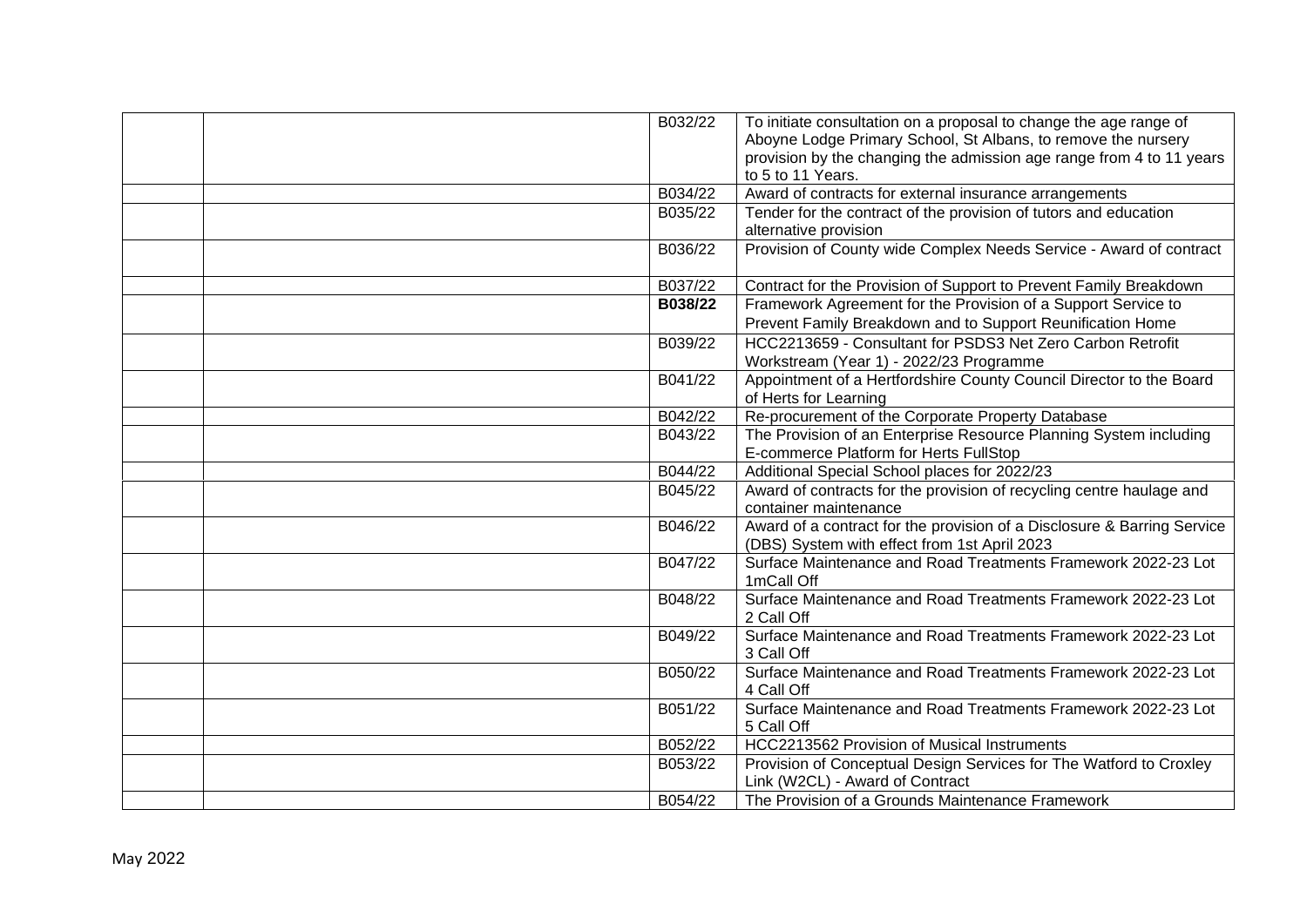|         | for Hertfordshire County Council                                       |
|---------|------------------------------------------------------------------------|
| B055/22 | To enter into a Delivery Agreement through the Scape Framework for     |
|         | the construction of the Eastern Transfer Station at Ware               |
| B056/22 | Single Tender Action for the hosting of the Highways                   |
|         | Streetlighting Central Management System (CMS)                         |
| B058/22 | Procurement for the provision of driver training courses from 1st July |
|         | 2022 for 4 years. Award of contracts to 39 contractors                 |
| B059/22 | Approval to the sale of Land at former Meriden School, Harvest End,    |
|         | Watford                                                                |
| B060/22 | Framework Agreement for the Supply of Disposable Gloves                |
| B061/22 | Additional Special School places for 2022/23 - Wave 2                  |
| B062/22 | HCC2213603 The Richard Whittington Primary School, Bishops             |
|         | Stortford - Roofing Works Batch68 Cluster 5                            |
| B063/22 | HCC2213748 Watling View School - SEND Expansion project to             |
|         | expand school to accommodate additional pupils                         |
| B064/22 | HCC2213749 Woolgrove School - SEND Expansion project to                |
|         | expand school to accommodate additional pupils                         |
| B065/22 | Bernards Heath Junior School - Heating and domestics upgrade,          |
|         | PVs, Cavity Insulation and Lighting changes                            |
| B066/22 | Bowmansgreen Primary - Heating and domestics upgrade, PVs,             |
|         | <b>Cavity Insulation and Lighting changes</b>                          |
| B067/22 | Hobletts Manor Infants` & Nursery School - Heating and                 |
|         | domestics upgrade, PVs, Cavity Insulation and Lighting changes         |
| B068/22 | How Wood Primary School - Heating and domestics upgrade,               |
|         | PVs, Cavity Insulation and Lighting changes                            |
| B069/22 | Maple Grove Primary School - Heating and domestics upgrade,            |
|         | PVs, Cavity Insulation and Lighting changes                            |
| B070/22 | Peartree Spring Primary - Heating and domestics upgrade, PVs,          |
|         | <b>Cavity Insulation and Lighting changes</b>                          |
| B071/22 | Roundwood Primary School - Heating and domestics upgrade,              |
|         | PVs, Cavity Insulation and Lighting changes                            |
| B072/22 | St Meryl School - Heating and domestics upgrade, PVs, Cavity           |
|         | <b>Insulation and Lighting changes</b>                                 |
| B073/22 | St Lukes School - Temporary expansion project                          |
| B074/22 | The provision of Building Cleaning Services, for The Barnwell          |
|         | upper and Middle School: Award of contract                             |
| B075/22 | <b>Contract Award for the Provision of a Customer Service Centre</b>   |
|         | <b>Service (via Crown Commercial Services Framework)</b>               |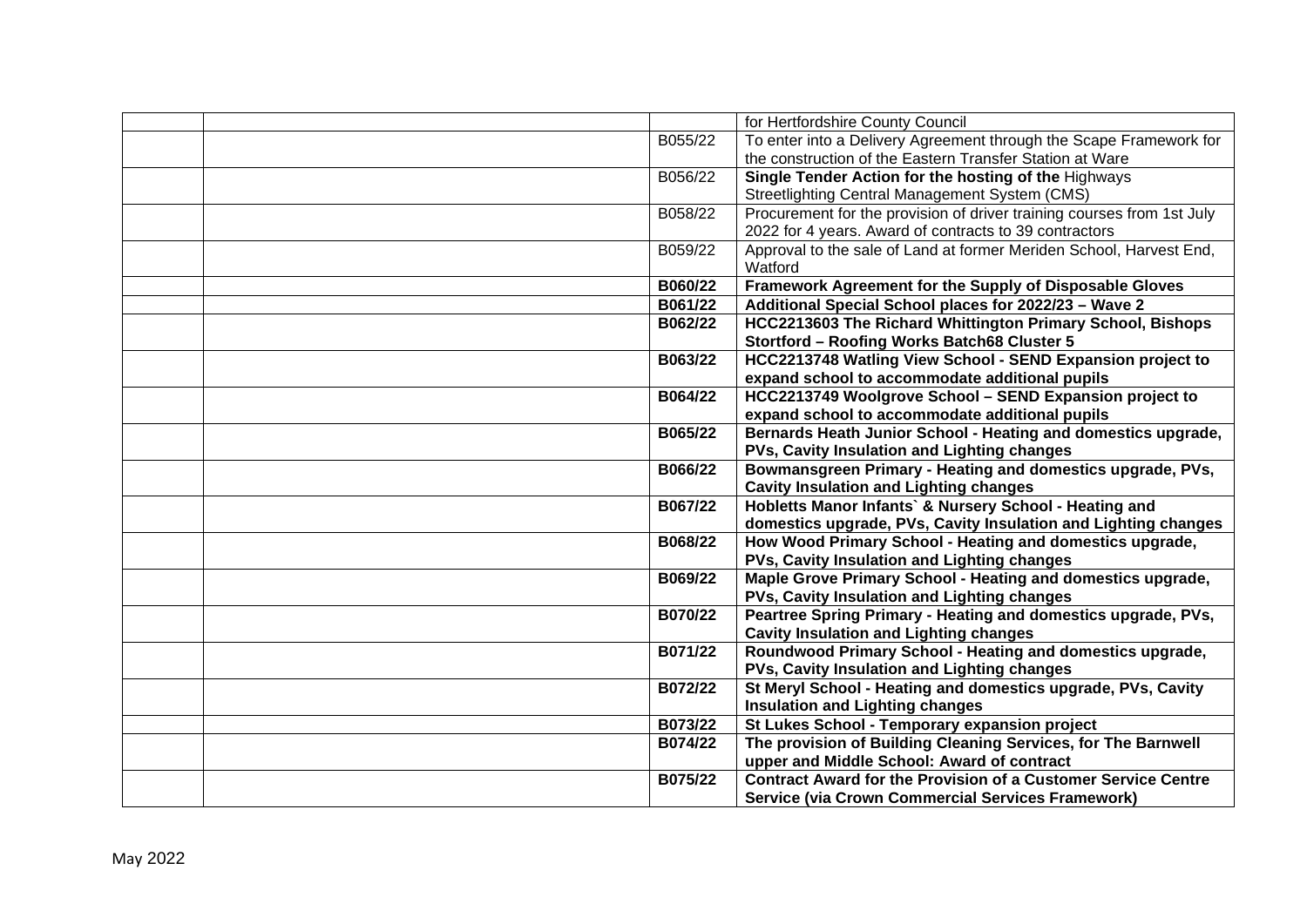| B076/22 | <b>Contract for the Provision of Residential Placements for</b><br>Up to Two (2) Children/Young People aged 7-18 with highly<br>challenging behaviour and complex needs - Lot 1 Place Farm    |
|---------|-----------------------------------------------------------------------------------------------------------------------------------------------------------------------------------------------|
| B077/22 | <b>Contract for the Provision of Residential Placements for</b><br>Three (3) Children/Young People aged 7-18 with highly<br>challenging behaviour and complex needs - Lot 2 St Albans<br>Road |
| B078/22 | <b>Contract for the Provision of Residential Placements for</b><br>Four (4) Children/Young People aged 7-18 with highly<br>challenging behaviour and complex needs - Lot 3 Wilbury            |
| B079/22 | <b>Contract for the Provision of Residential Placements for</b><br>One (1) Child/Young Person aged 7-18 with highly challenging<br>behaviour and complex needs - Lot 4 lcknield               |
| B080/22 | <b>Contract for the Provision of Residential Placements for</b><br>Two (2) Children/Young People aged 7-18 with highly<br>challenging behaviour and complex needs - Lot 5 The Lodge           |
| B081/22 | <b>Contract for the Provision of Residential Placements for</b><br>One (1) Child/Young Person aged 7-18 with highly challenging<br>behaviour and complex needs - Lot 6 Hertford Hub           |

**\*\*** The address from which, subject to any prohibition or restriction on their disclosure, copies of, or extracts from, any document listed is available from County Hall, Pegs Lane, Hertford. SG13 8DE. Other documents relevant to these matters may be submitted to the decision maker. To request details of such documents (if any) as they become available, contact Deborah Jeffery, Assistant Manager, Democratic Services by email [\(Deborah.jeffery@hertfordshire.gov.uk\)](mailto:Deborah.jeffery@hertfordshire.gov.uk) or phone (01992 555563)

\*\*\* In accordance with Regulation 10(1) of The Local Authorities (Executive Arrangements) (Meetings and Access to Information) (England) Regulations 2012 (the '2012 Regulations') these items of business will be considered by Cabinet at its meeting 13 May 2019. Notices issued, as required by the 2012 Regulations, can be viewed at <https://democracy.hertfordshire.gov.uk/mgCalendarMonthView.aspx?GL=1&bcr=1>

ᵻᵻ Documents to be considered by the Cabinet are published on the Councils website at <https://democracy.hertfordshire.gov.uk/mgCalendarMonthView.aspx?GL=1&bcr=1>

‡‡ Grounds for exemption are: -

- (a) where the decision is a decision taken under the Special Urgency provisions in Annex 4 of the Constitution
- (b) where the Chief Executive certifies that implementation of the decision is critical for service delivery
- $\overline{c}$ ) where the Director of Law & Governance certifies that the Council would be likely to suffer legal prejudice from a delay in implementation of the decision resulting from the decision being Called-In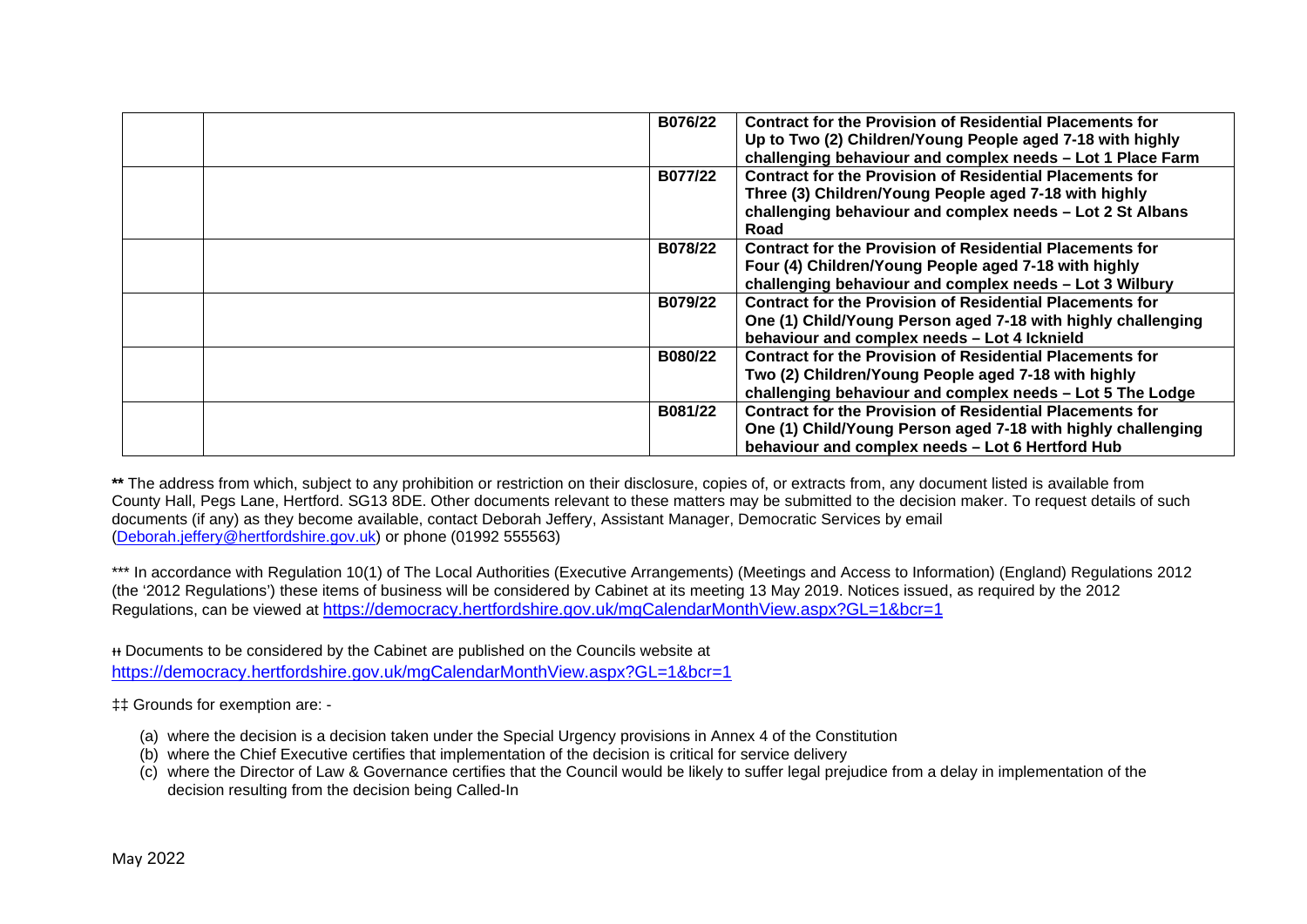- (d) where the Director of Resources certifies that the Council would be likely to suffer financial prejudice from a delay in implementation of the decision resulting from the decision being Called-In
- (e) where the Director of Law & Governance certifies that a delay in implementation of the decision resulting from the decision being Called-In would result in the decision being incapable of implementation or meaningful implementation
- (f) where the decision results from consideration of a recommendation or report from the OSC or any sub-committee or Topic Group of the OSC
- (g) where the decision results from a reference back decision by Overview and Scrutiny Committee; or
- (h) where the decision is a recommendation to Full Council;
- (i) where the Call-In period has expired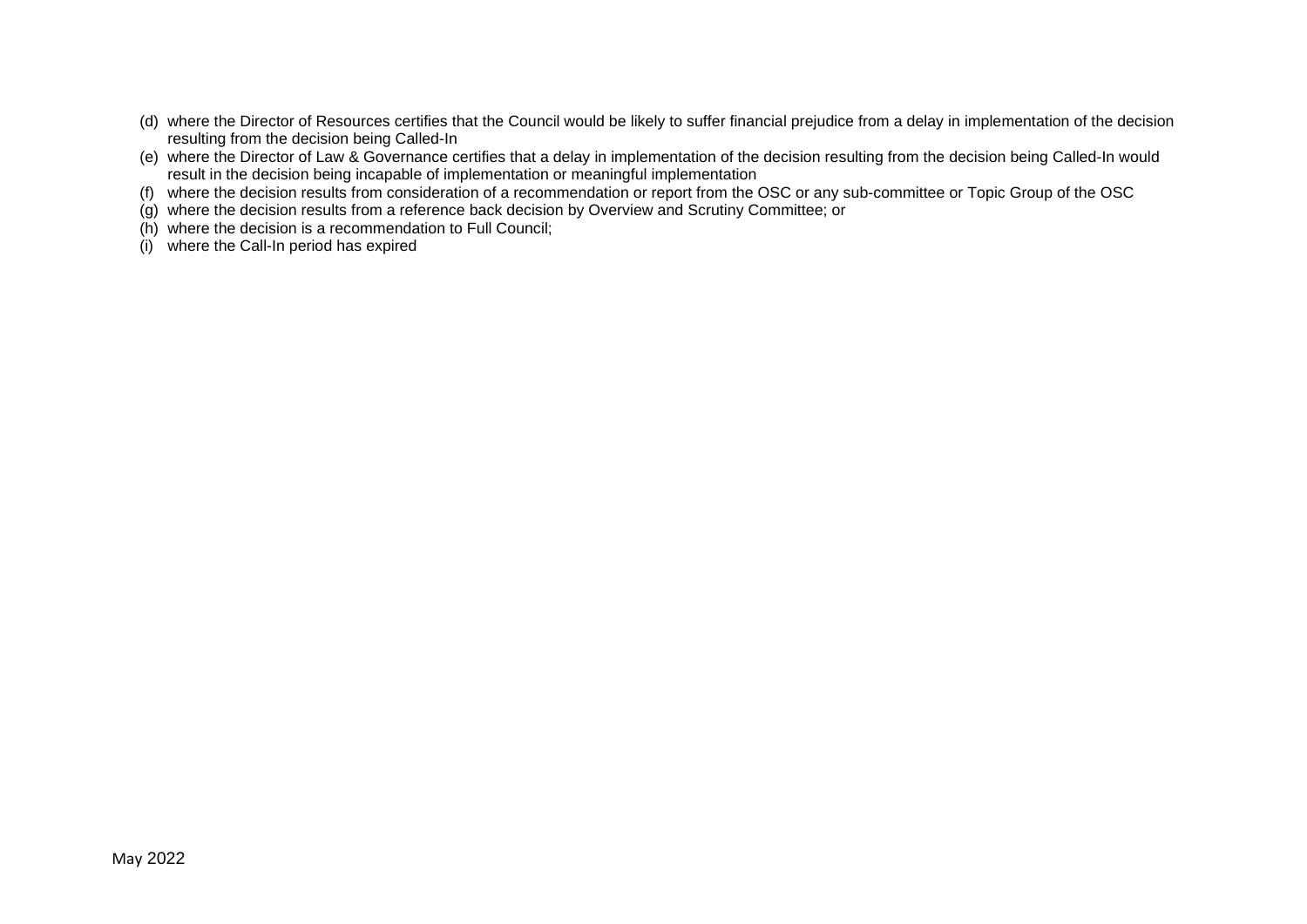### **PART A: DECISIONS BY CABINET NOTE:** NEW ITEMS AND AMENDMENTS ARE SHOWN IN BOLD

| Ref No. | <b>Matter for decision</b>                                                                                                                                                                                                                                                  | <b>Date</b><br>decision to<br>be made | <b>Cabinet Panels</b><br>to be consulted                             | <b>Officer contact for</b><br>this matter | Documents to be<br>considered**II                                                                                                          | <b>Exempt from</b><br>the Council's<br>Call-in<br>procedures <sub>#</sub><br>Yes/No |
|---------|-----------------------------------------------------------------------------------------------------------------------------------------------------------------------------------------------------------------------------------------------------------------------------|---------------------------------------|----------------------------------------------------------------------|-------------------------------------------|--------------------------------------------------------------------------------------------------------------------------------------------|-------------------------------------------------------------------------------------|
| A044/21 | To inform on the<br>proposed pattern of<br><b>Primary Specialist</b><br><b>Resource Provision</b><br>(SRP) and<br>consequential<br>organisational<br>changes required to<br>form Phase 2 of the<br>SRP strategy, and to<br>seek agreement to<br>consult upon them           | 23/05/2022                            | Education,<br>Libraries &<br>Lifelong<br>Learning                    | <b>Pauline Davis</b><br>01992 555865      | Report of the Executive Director<br>of Children's Services                                                                                 | No                                                                                  |
| A013/22 | <b>Family Safeguarding</b><br>for Children in Care -<br>decision to proceed<br>with programme                                                                                                                                                                               | 23/05/2022                            | Resources &<br>Performance<br>Children, Young<br>People&<br>Families | Ruth Fennemore<br>01992 556409            | Report of the Deputy Chief<br><b>Executive and Executive Director</b><br>of Resources and the Executive<br>Director of Children's Services | <b>No</b>                                                                           |
| A016/22 | Whether or not to<br>agree to the statutory<br>proposal to relocate<br>Breakspeare School,<br>Abbots Langley, WD5<br>0BU, to the Durrants<br><b>School Former Playing</b><br>Field site, Manor Way,<br>Croxley Green, WD3<br>3LU and the<br>permanent<br>enlargement of the | 23/05/2022                            |                                                                      | Samantha Young<br>01992 555754            | Report of the Executive Director<br>of Children's Services                                                                                 | <b>No</b>                                                                           |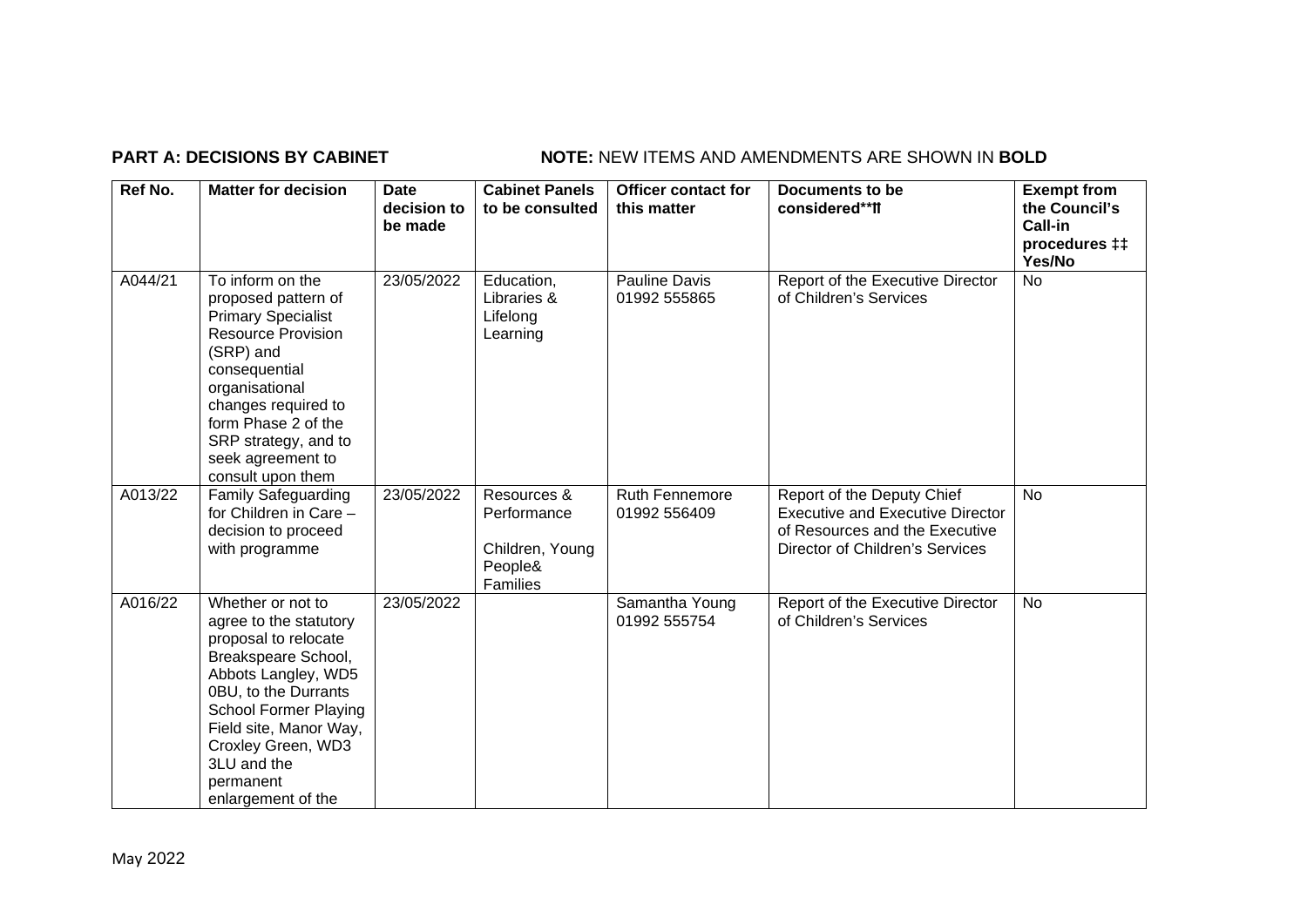|                                                                      | school from 97 to a<br>maximum of 210<br>places with effect from<br>January 2024, taking<br>into consideration the<br>outcome of the<br>statutory notice period.<br>NB Agreement to the<br>statutory proposal by<br>Cabinet will only be<br>required if objections                                               |            |                                                              |                                |                                                                                                                                                                                                                           |           |
|----------------------------------------------------------------------|------------------------------------------------------------------------------------------------------------------------------------------------------------------------------------------------------------------------------------------------------------------------------------------------------------------|------------|--------------------------------------------------------------|--------------------------------|---------------------------------------------------------------------------------------------------------------------------------------------------------------------------------------------------------------------------|-----------|
| A017/22<br>(Merge of<br>A017/22,<br>A020/22,<br>A021/22,<br>A022/22) | are received to it.<br><b>Additional Capital</b><br><b>Funding for</b><br><b>Mainstream/Send</b><br>places at Cheshunt<br><b>Lakeside Primary</b><br><b>School, Cheshunt;</b><br><b>Bishop's Stortford</b><br>North; The Valley<br><b>School, Stevenage</b><br><b>And Longdean</b><br>School, Hemel<br>Hempstead | 23/05/2022 | Education<br>Libraries &<br>Lifelong<br>Learning             | Kate Leahy<br>01992 555864     | Report of the Executive Director<br>of Children's Services<br>Part I and Part II Report - due<br>to 'Information relating to the<br>financial or business affairs of<br>any particular person<br>(including the Council)' | <b>No</b> |
| A012/22                                                              | Changes in<br>commissioning and<br>partnership working<br>arrangement arising<br>from the Health and<br>Care Bill                                                                                                                                                                                                | 20/06/2022 | Adult Care,<br>Health &<br>Wellbeing<br><b>Cabinet Panel</b> | Tom Hennessey<br>01992 588385  | Report of the Executive Director<br>of Adult Care Services                                                                                                                                                                | <b>No</b> |
| A014/22                                                              | Procurement of<br>Mobilising System for<br>East Coast and<br><b>Hertfordshire Control</b><br>Room Consortium<br>(ECHCRC)                                                                                                                                                                                         | 20/06/2022 | Public Health &<br>Community<br>Safety                       | Michael Wright<br>07471 020913 | Report of the Executive Director<br>of Community Protection                                                                                                                                                               | <b>No</b> |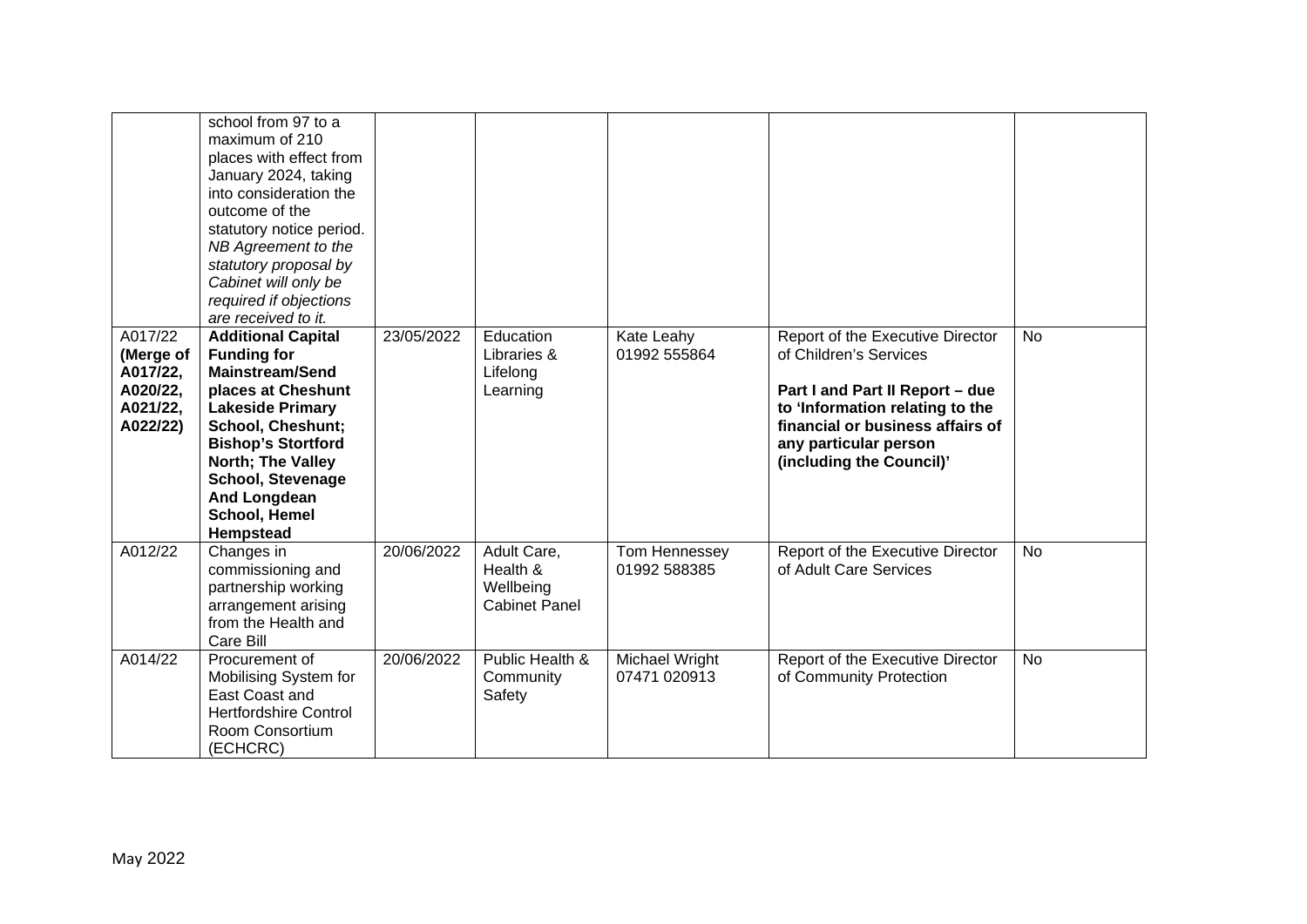| A015/22 | 41-45 & 47 High Street<br>Ware, proposed<br>purchase of property<br>for a new Ware Library                                 | 20/06/2022                                 | Resources and<br>Performance<br>Education<br>Libraries &<br>Lifelong<br>Learning | Carolyn Clark<br>01992555280              | Report of the Deputy Chief<br><b>Executive and Executive Director</b><br>of Resources<br>Part II - Information relating to<br>the financial or business affairs<br>of any particular person<br>(including the Council).                              | <b>No</b>      |
|---------|----------------------------------------------------------------------------------------------------------------------------|--------------------------------------------|----------------------------------------------------------------------------------|-------------------------------------------|------------------------------------------------------------------------------------------------------------------------------------------------------------------------------------------------------------------------------------------------------|----------------|
| A018/22 | Alternative Verge<br>Maintenance (AVM)                                                                                     | 20/06/2022                                 | Highways &<br>Transport                                                          | Chris Jackson<br>07915110215              | Report of the Executive Director<br>of Environment & Transport                                                                                                                                                                                       | <b>No</b>      |
| A015/21 | Consider the future of<br>Land North of Roysia<br>School, Royston                                                          | 18/07/2022                                 | Resources and<br>Performance                                                     | James Young<br>01992 556551               | Report of the Deputy Chief<br><b>Executive and Executive Director</b><br>of Resources<br>Part I and Part II Report - due to<br>'Information relating to the<br>financial or business affairs of<br>any particular person (including<br>the Council)' | <b>No</b>      |
| A018/21 | Consider the future of<br>Land at 2B Star Street<br>in connection with the<br>existing library at 87<br>High Street, Ware. | 18/07/2022                                 | Resources and<br>Performance<br>Education<br>Libraries &<br>Lifelong<br>Learning | Roger Arbon<br>01992 588052               | Report of the Deputy Chief<br><b>Executive and Executive Director</b><br>of Resources<br>Part I and Part II Report - due to<br>'Information relating to the<br>financial or business affairs of<br>any particular person (including<br>the Council)' | <b>No</b>      |
| A086/21 | Highways Drainage<br>Strategy                                                                                              | 18/07/2022                                 | Highways &<br>Transport                                                          | <b>Richard Hennis</b><br>01992 658255     | Report of the Executive Director<br>of Environment & Transport                                                                                                                                                                                       | <b>No</b>      |
| A087/21 | <b>Hertfordshire Mental</b><br>Health Strategy 2022-<br>2027                                                               | 18/07/2022                                 | Adult Care,<br>Health &<br>Wellbeing                                             | <b>Andrea Savage</b><br>01438 844652      | Report of the Executive Director<br>of Adult Care Services                                                                                                                                                                                           | $\overline{N}$ |
| A009/22 | <b>Minerals and Waste</b><br>Local Plan: Draft Plan<br>Consultation                                                        | Cabinet<br>18/07/2022<br>County<br>Council | The<br>Environment                                                               | <b>Christopher Stanek</b><br>01992 658398 | Report of the Executive Director<br>of Environment & Transport                                                                                                                                                                                       | Yes            |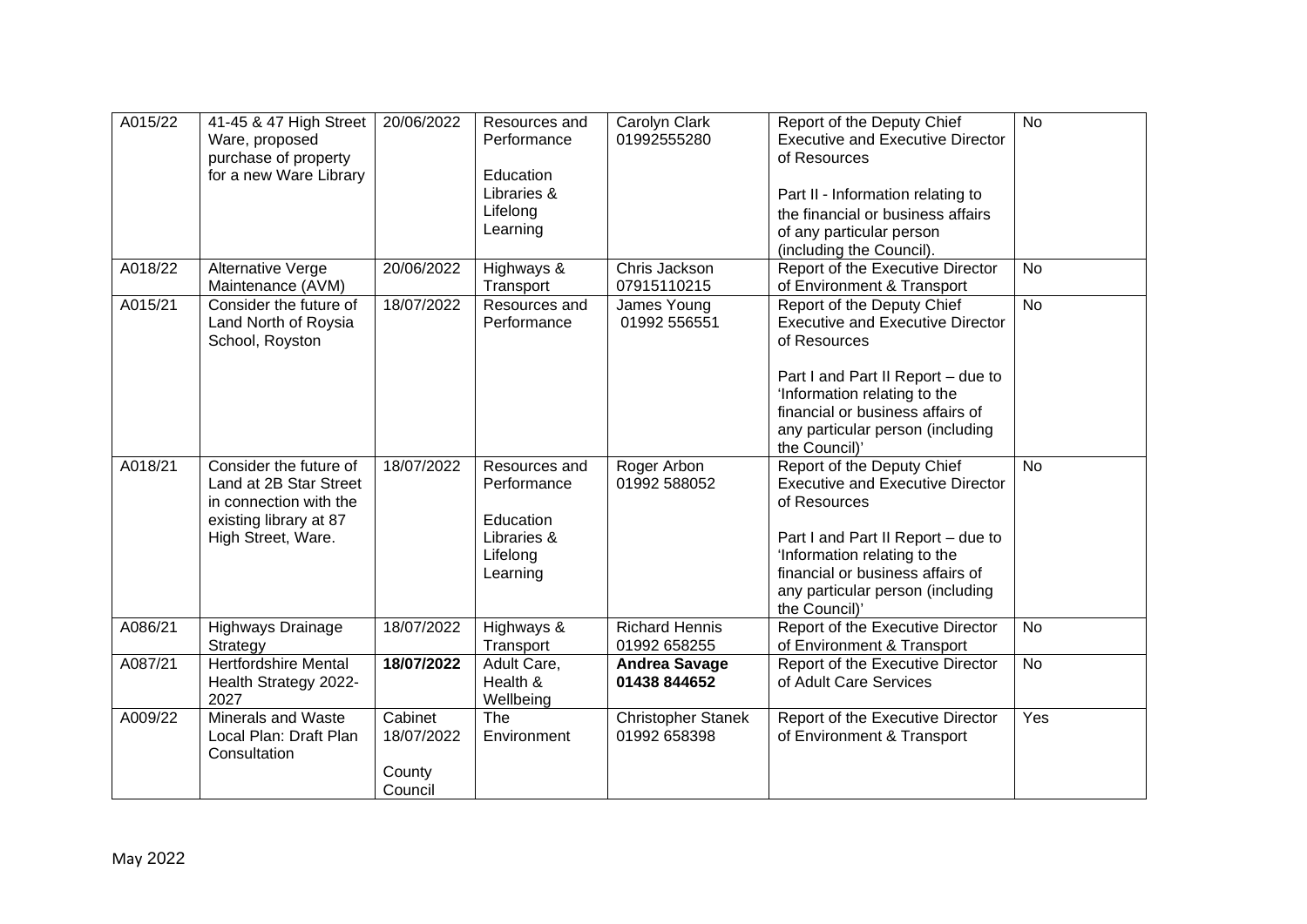|                             |                                                                                                             | 19/07/2022                                               |                                                                    |                                                                                                                       |                                                                                                                                            |           |
|-----------------------------|-------------------------------------------------------------------------------------------------------------|----------------------------------------------------------|--------------------------------------------------------------------|-----------------------------------------------------------------------------------------------------------------------|--------------------------------------------------------------------------------------------------------------------------------------------|-----------|
| A019/22                     | Approval of the PH<br>Strategy 2022 - 2027                                                                  | 18/07/2022                                               | <b>Public Health</b><br>and Community<br>Safety                    | Joanne Doggett<br>01992 556358                                                                                        | Report of the Executive Director<br>of Public Health                                                                                       | <b>No</b> |
| A023/22                     | Approval of Regulation<br>of Investigatory<br>Powers (RIPA) Annual<br>Report                                | 18/07/2022                                               | Public Health &<br>Community<br>Safety                             | <b>Andrew Butler</b><br>01707 292541                                                                                  | Report of the Director of Law &<br>Governance                                                                                              | <b>No</b> |
| A024/22                     | Re-provision of<br>Northwick Day Service<br>in South Oxhey to a<br>new facility on an<br>alternative site.  | 18/07/2022                                               | Adult Care,<br>Health &<br>Wellbeing<br>Resources &<br>Performance | Rachel Halliwell<br>01438 843409<br><b>Tarn Gascoyne</b><br>07580 743626<br><b>Emily White</b><br>01992 588159        | Joint Report of the Executive<br>Director of Adult Care Services &<br>Deputy Chief Executive and<br><b>Executive Director of Resources</b> | <b>No</b> |
| A025/22                     | Re-provision of<br>Leyden House Day<br>Service in Stevenage<br>to a new facility on an<br>alternative site. | 18/07/2022                                               | Adult Care,<br>Health &<br>Wellbeing<br>Resources &<br>Performance | <b>Rachel Halliwell</b><br>01438 843409<br><b>Tarn Gascoyne</b><br>07580 743626<br><b>Emily White</b><br>01992 588159 | Joint Report of the Executive<br>Director of Adult Care Services &<br>Deputy Chief Executive and<br><b>Executive Director of Resources</b> | <b>No</b> |
| A026/22                     | Creation of a Joint<br><b>Committee for Harlow-</b><br><b>Gilston Garden Town</b><br>(HGGT)                 | Cabinet<br>18/07/2022<br>County<br>Council<br>19/07/2022 | Growth,<br>Infrastructure &<br>Planning                            | Colin Haigh<br>01992 556122                                                                                           | Report of the Executive Director<br>of Sustainable Growth                                                                                  | <b>No</b> |
| A027/22                     | Approval of the<br>Sustainable<br><b>Hertfordshire Strategy</b><br>- Review                                 | 18/07/2022                                               | The<br>Environment                                                 | <b>Julie Greaves</b><br>01992 555580                                                                                  | Report of the Executive Director<br>of Sustainable Growth                                                                                  | <b>No</b> |
| A028/22<br>(Was<br>B011/22) | <b>Hertfordshire</b><br><b>Dementia Strategy</b><br>2022 - 27                                               | 18/07/2022                                               | <b>Adult Care,</b><br>Health &<br>Wellbeing                        | <b>Robert Coupland</b><br>01438 845045                                                                                | <b>Report of the Executive</b><br><b>Director of Adult Care</b><br><b>Services</b>                                                         | <b>No</b> |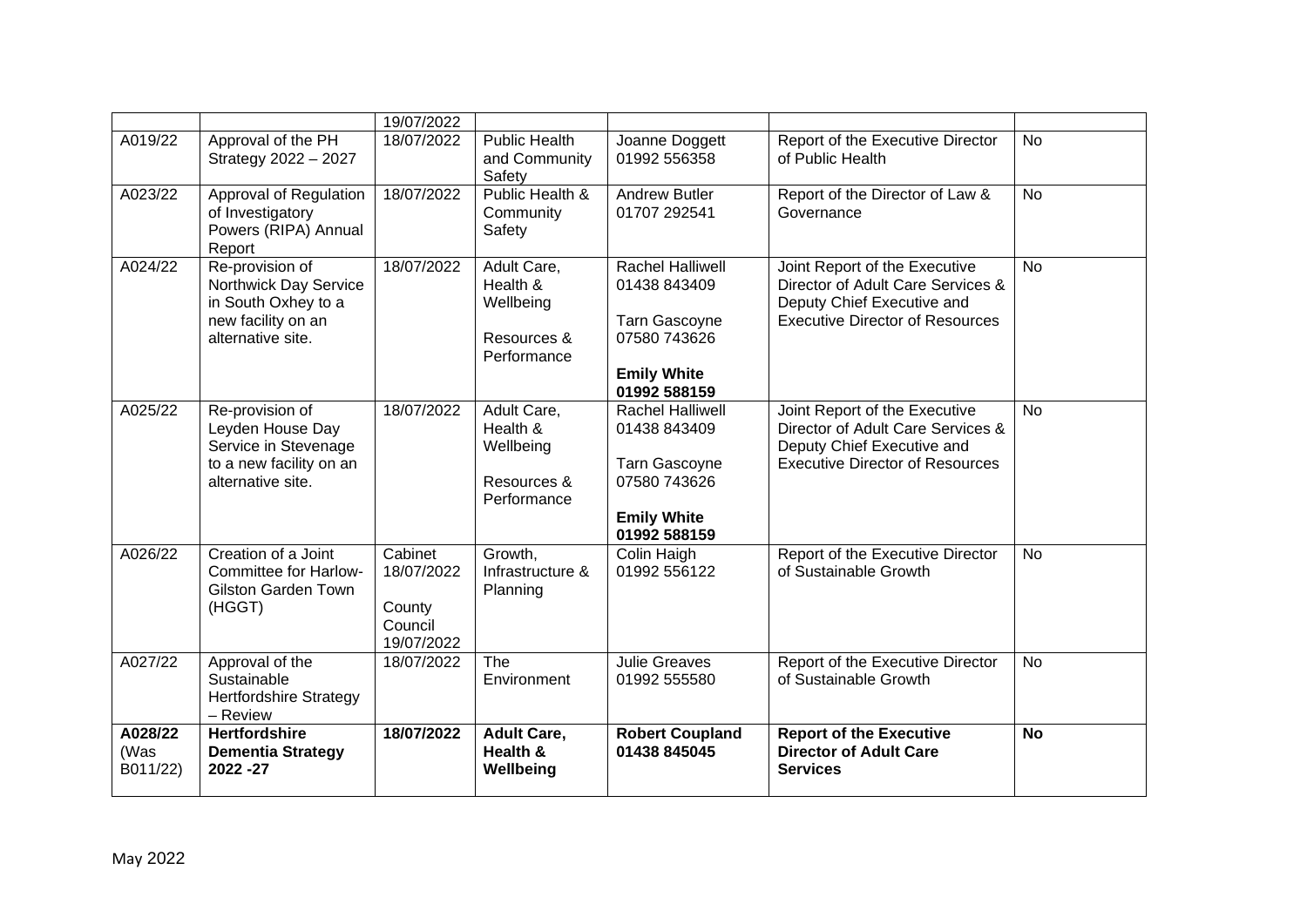| A029/22 | <b>Quantum Care</b><br><b>Limited - contract</b><br>variation              | 18/07/2022 | <b>Adult Care,</b><br>Health &<br>Wellbeing                        | <b>Helen Maneuf</b><br>01438 845502     | <b>Report of the Executive</b><br><b>Director of Adult Care</b><br><b>Services</b><br>Part I and Part II Report - due<br>to 'Information relating to the<br>financial or business affairs of<br>any particular person<br>(including the Council)' | <b>No</b> |
|---------|----------------------------------------------------------------------------|------------|--------------------------------------------------------------------|-----------------------------------------|---------------------------------------------------------------------------------------------------------------------------------------------------------------------------------------------------------------------------------------------------|-----------|
| A030/22 | <b>Adoption of Bus</b><br><b>Service Improvement</b><br>Plan (BSIP)        | 18/07/2022 | <b>Highways and</b><br>Transport                                   | <b>Andrew Highfield</b><br>01992 556213 | <b>Report of the Executive</b><br>Director of Environment &<br><b>Transport</b>                                                                                                                                                                   | <b>No</b> |
| A084/21 | <b>Family Hubs Strategy</b>                                                | 15/09/2022 | Children, Young<br>People &<br><b>Families</b>                     | <b>Melany Knowles</b><br>01992 555874   | Report of the Executive Director<br>of Children's Services                                                                                                                                                                                        | <b>No</b> |
| A088/21 | Procurement of Adult<br>Care Service Housing<br><b>Management Provider</b> | 15/09/2022 | Resources &<br>Performance<br>Adult Care,<br>Health &<br>Wellbeing | Michael Wright<br>01992 556047          | Joint Report of the Report of the<br>Deputy Chief Executive and the<br><b>Executive Director of Adult Care</b><br><b>Services</b>                                                                                                                 | <b>No</b> |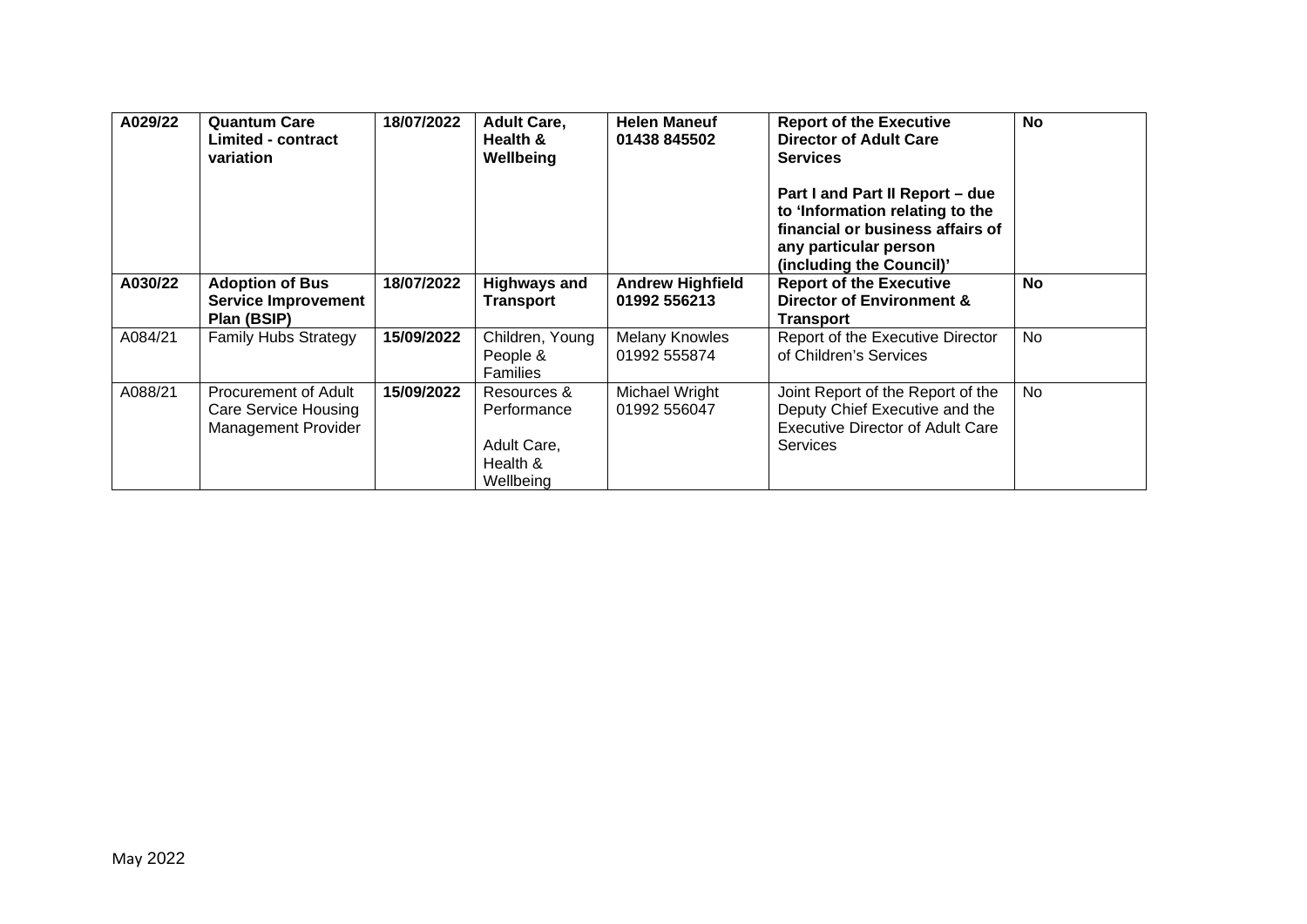### **Membership of Cabinet**

| <b>Stella Nash</b>     | <b>Adult Care, Health &amp; Wellbeing</b>            | <b>Richard Roberts</b> | <b>Leader of The Council</b>                |
|------------------------|------------------------------------------------------|------------------------|---------------------------------------------|
| <b>Teresa Heritage</b> | <b>Children, Young People &amp; Families</b>         | <b>Morris Bright</b>   | <b>Public Health &amp; Community Safety</b> |
| <b>Terry Douris</b>    | <b>Education, Libraries &amp; Life Long Learning</b> | <b>Bob Deering</b>     | <b>Resources &amp; Performance</b>          |
| <b>Stephen Boulton</b> | <b>Growth, Infrastructure &amp; Planning</b>         | <b>Eric Buckmaster</b> | <b>The Environment</b>                      |
| <b>Phil Bibby</b>      | <b>Highways &amp; Transport</b>                      |                        |                                             |

\*\*\* In accordance with Regulation 10(1) of The Local Authorities (Executive Arrangements) (Meetings and Access to Information) (England) Regulations 2012 (the '2012 Regulations') this item of business will be considered by Cabinet. Notices issued, as required by the 2012 Regulations, can be viewed at Decisions [| Hertfordshire County Council](https://www.hertfordshire.gov.uk/About-the-council/freedom-of-information-and-council-data/Open-Data-Statistics-about-Hertfordshire/How-we-make-decisions/Decisions/Decisions.aspx#keydecisions)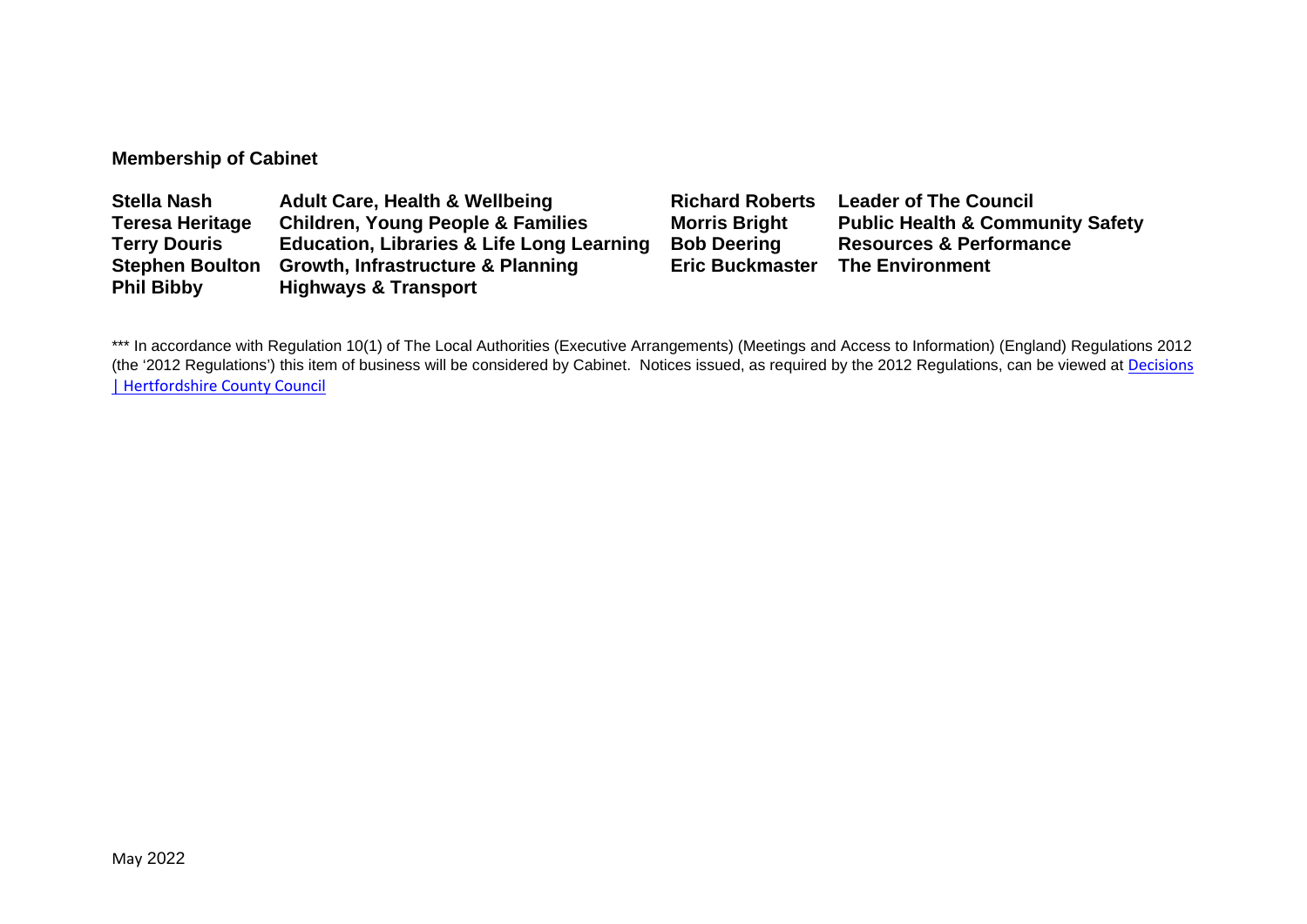#### **PART B: DECISIONS BY CHIEF OFFICERS** NOTE: NEW ITEMS AND AMENDMENTS ARE SHOWN IN BOLD

| <b>Ref No</b> | <b>Issue for Decision</b>                                                                                                   | <b>Name and Title</b><br>of Decision<br><b>Maker</b>                                            | Date, or<br>period<br>within<br>which,<br>decision to<br>be made | <b>Cabinet</b><br><b>Panels to be</b><br>consulted | <b>Officer contact for</b><br>this matter | <b>Documents to</b><br>be considered <sup>1</sup> | <b>Exempt</b><br>from the<br>Council's<br><b>Call-In</b><br><b>Procedures</b><br>Yes / No |
|---------------|-----------------------------------------------------------------------------------------------------------------------------|-------------------------------------------------------------------------------------------------|------------------------------------------------------------------|----------------------------------------------------|-------------------------------------------|---------------------------------------------------|-------------------------------------------------------------------------------------------|
| B001/22       | <b>Traffic Regulation</b><br>Orders - various (see<br>attached Schedule<br>Appendix 1)                                      | Mark Kemp<br>Director<br>Environment and<br>Infrastructure                                      | During the<br>period of this<br><b>Forward Plan</b>              |                                                    | Mark Kemp<br>01992 555206                 | Reports from<br><b>Lead Officers</b>              | No                                                                                        |
| B006/21       | Approval to the terms<br>of sale for Former<br><b>Highway Maintenance</b><br>Depot, Station Road,<br><b>Watton at Stone</b> | Scott Crudgington<br>Deputy Chief<br>Executive and<br><b>Executive Director</b><br>of Resources | May 2022<br>(was March<br>2022)                                  |                                                    | <b>Andrew Edwards</b><br>01992 556007     | See Note 4 below                                  | <b>No</b>                                                                                 |
| B011/21       | Land and building at<br>Meadowbank,<br>Alexandra Road.<br>Kings Langley -<br>Appropriation to Adult<br><b>Care Services</b> | Scott Crudgington<br>Deputy Chief<br>Executive and<br><b>Executive Director</b><br>of Resources | <b>May 2022</b><br>(was April<br>2022)                           |                                                    | Carolyn Clark<br>01992 555280             | Report                                            | No                                                                                        |
| B026/21       | Single Tender Action<br>for Midpoint Intensive<br><b>Enablement Service</b>                                                 | Mark Harvey<br>Operations<br>Director - Adult<br><b>Disabilities</b>                            | <b>May 2022</b><br>(was April<br>2022)                           |                                                    | James Salmon<br>01438 844152              | Report                                            | <b>No</b>                                                                                 |
| B030/21       | <b>HCC2112744 - Care</b><br>Provider for new care<br>home development at<br>Little Furze, South<br>Oxhey                    | Sass Pledger<br>Director $-$<br>Property                                                        | May 2022<br>(was April<br>2022)                                  |                                                    | Jackie Aldridge<br>01992 588138           | See Note 2 below                                  | <b>No</b>                                                                                 |

<sup>&</sup>lt;sup>1</sup> The address from which, subject to any prohibition or restriction on their disclosure, copies of, or extracts from, any document listed is available is County Hall, Pegs Lane, Hertford, SG13 8DE. Other documents relevant to these matters may be submitted to the decision maker. To request details of such documents (if any) as they become available contact Deborah Jeffery, Assistant Manager, Democratic Services by email (deborah.jeffery@hertfordshire.gov.uk) or phone (01992 555563).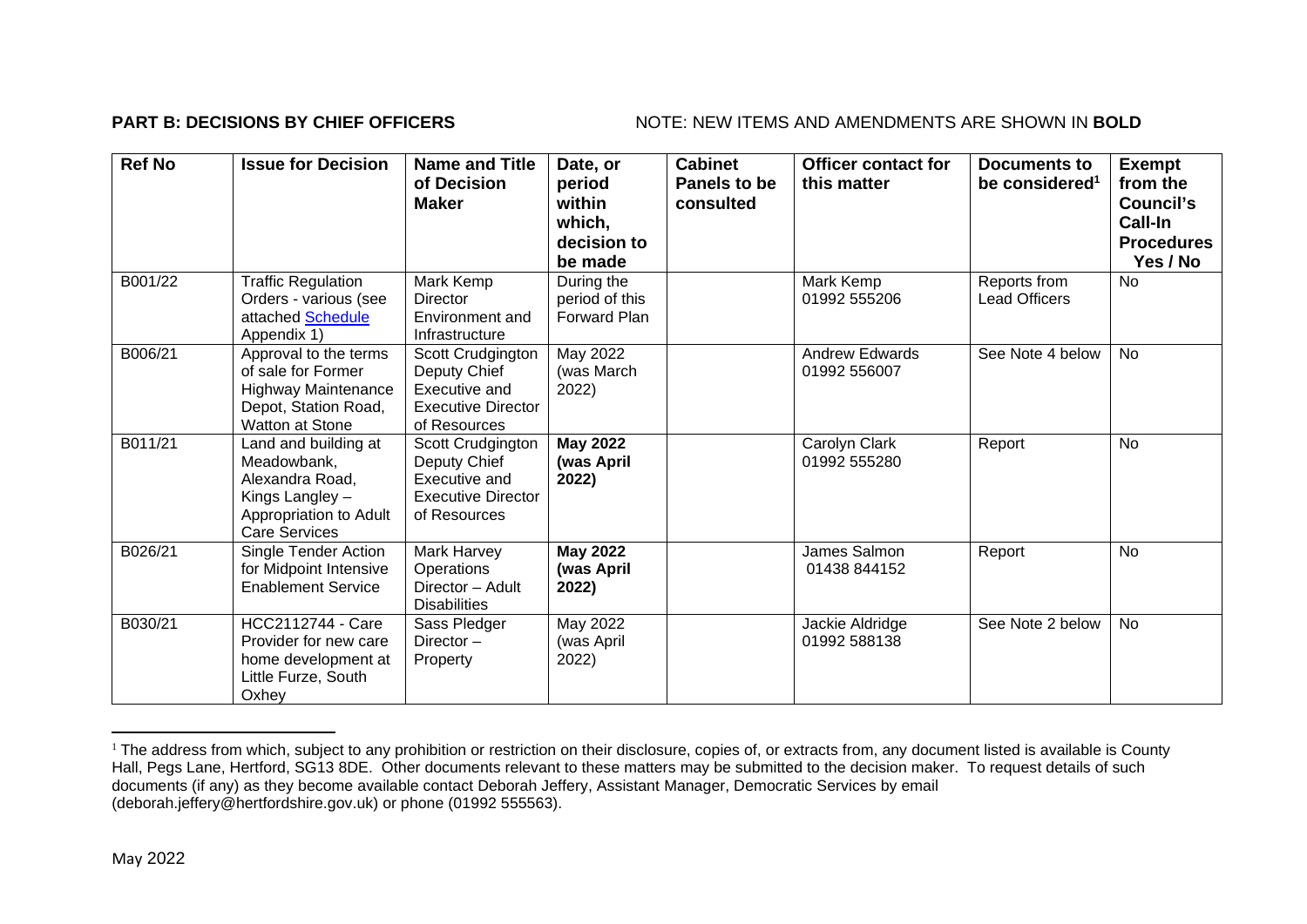| B038/21 | Approval of the final<br>terms of the 125-year<br>peppercorn lease for<br>the new special<br>school at Woodside,<br>Welwyn Garden City. | Scott Crudgington<br>Deputy Chief<br>Executive and<br><b>Executive Director</b><br>of Resources | <b>May 2022</b><br>(was April<br>2022)     | <b>Sharon Roskilly</b><br>01992 555988 | See Note 2 below | No        |
|---------|-----------------------------------------------------------------------------------------------------------------------------------------|-------------------------------------------------------------------------------------------------|--------------------------------------------|----------------------------------------|------------------|-----------|
| B056/21 | <b>Contract Award for</b><br>Midpoint Intensive<br><b>Enablement Service</b>                                                            | Mark Harvey<br>Operations<br><b>Director Adult</b><br><b>Disabilities</b>                       | <b>May 2022</b><br>(was April<br>2022)     | James Salmon<br>01438 844152           | See Note 2 below | <b>No</b> |
| B057/21 | <b>Award of Framework</b><br>for spot providers                                                                                         | Chris Badger<br><b>Executive Director</b><br>of Adult Care<br><b>Services</b>                   | <b>July 2022</b><br>(was February<br>2022) | Daisy Sanghera<br>01438 843391         | See Note 2 below | <b>No</b> |
| B061/21 | <b>Washroom Services</b><br>for all HCC sites -<br>Award of Contract                                                                    | Sass Pledger<br>Director -<br>Property                                                          | May 2022<br>(was April<br>2022)            | Michael Cunningham<br>01992 556658     | See Note 2 below | <b>No</b> |
| B064/21 | Reinforced<br><b>Autoclaved Aerated</b><br>Concrete (RAAC)<br>repair and<br>replacement of roofs<br>containing this form of<br>concrete | Sass Pledger<br>Director-<br>Property                                                           | May 2022<br>(was April<br>2022)            | Jackie Aldridge<br>01992 588138        | See Note 2 below | <b>No</b> |
| B075/21 | HCC2113007 - Batch<br>59 Cluster 1 Ickleford<br>Primary School,<br>Ickleford - Roofing<br><b>Works</b>                                  | Sass Pledger<br>Director-<br>Property                                                           | May 2022<br>(was April<br>2022)            | Jackie Aldridge<br>01992 588138        | See Note 2 below | <b>No</b> |
| B076/21 | HCC2113008 - Batch<br>59 Cluster 2 Ashlyns<br>School, Berkhamsted<br>- Roofing Works                                                    | Sass Pledger<br>Director-<br>Property                                                           | May 2022<br>(was April<br>2022)            | Jackie Aldridge<br>01992 588138        | See Note 2 below | No        |
| B079/21 | The Supply of<br><b>Laminating Pouches</b>                                                                                              | Glenn Facey<br><b>Head of Herts</b><br>FullStop                                                 | <b>June 2022</b><br>(was January<br>2022)  | <b>Jake Grieves</b><br>01707 292498    | See Note 2 below | <b>No</b> |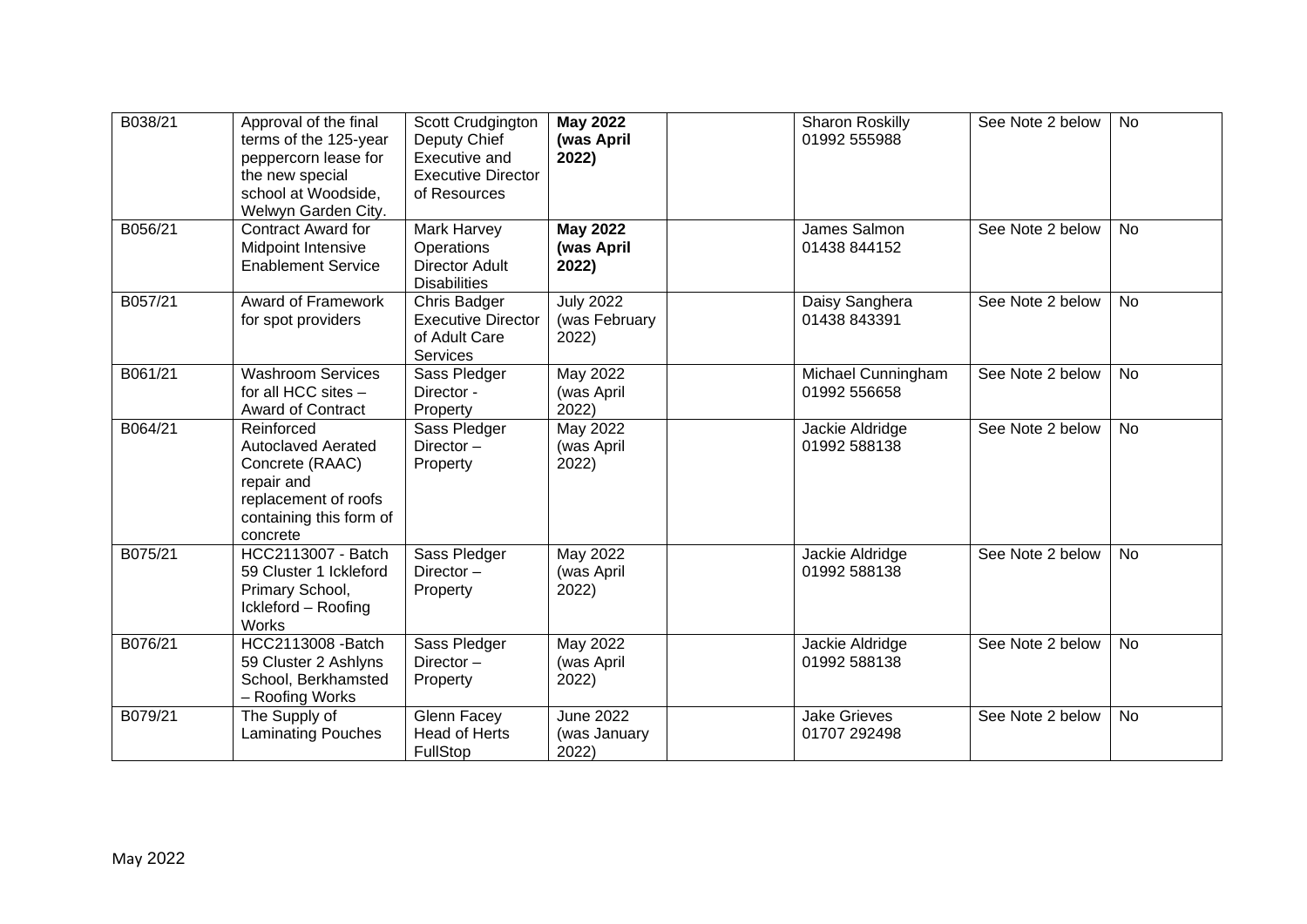| B085/21 | Provision of a<br>dynamic Purchase<br>System for School<br>Coach and Local Bus<br><b>Operators</b>                                                                             | <b>Trudie German</b><br>Development and<br>Technology<br>Manager | May 2022<br>(was March<br>2022)           | <b>Trudie German</b><br>01992 588640 | Report           | <b>No</b> |
|---------|--------------------------------------------------------------------------------------------------------------------------------------------------------------------------------|------------------------------------------------------------------|-------------------------------------------|--------------------------------------|------------------|-----------|
| B089/21 | HCC2113182<br>Provision of<br>consultancy services<br>to Adult Care Services<br>construction projects                                                                          | Sass Pledger<br>Director-<br>Property                            | May 2022<br>(was April<br>2022)           | Jackie Aldridge<br>01992 588138      | See Note 2 below | No        |
| B103/21 | HCC2113250 -<br><b>Mandeville Primary</b><br>School,<br>Sawbridgeworth - 1<br>Form to 2 Form of<br>entry expansion<br>construction project<br>and associated<br>external works | Sass Pledger<br>Director $-$<br>Property                         | May 2022<br>(was April<br>2022)           | Jackie Aldridge<br>01992 588138      | See Note 2 below | <b>No</b> |
| B108/21 | Approval for capital<br>funding delivery of<br><b>Public Sector</b><br>Decarbonisation<br><b>Works Scheme Works</b><br>for Hertfordshire<br><b>County Council</b>              | Steven Pilsworth<br>Director of<br>Finance                       | May 2022<br>(was January<br>2022)         | <b>Julie Greaves</b><br>01992 555580 | Report           | <b>No</b> |
| B109/21 | The Provision of a<br>Delivery Service for<br><b>Herts FullStop</b>                                                                                                            | <b>Glenn Facey</b><br><b>Head of Herts</b><br>FullStop           | <b>June 2022</b><br>(was January<br>2022) | <b>Jake Grieves</b><br>01707 292498  | See Note 2 below | <b>No</b> |
| B111/21 | HCC2113354 - Gilston<br>Primary - Commission<br>of design team<br>consultants                                                                                                  | Sass Pledger<br>Director $-$<br>Property                         | May 2022<br>(was April<br>2022)           | Jackie Aldridge<br>01992 588138      | See Note 2 below | <b>No</b> |
| B124/21 | HCC2113424 -<br><b>Buntingford First</b><br>School Temp<br>Accommodation                                                                                                       | Sass Pledger<br>Director $-$<br>Property                         | May 2022<br>(was April<br>2022)           | Jackie Aldridge<br>01992 588138      | See note 2       | <b>No</b> |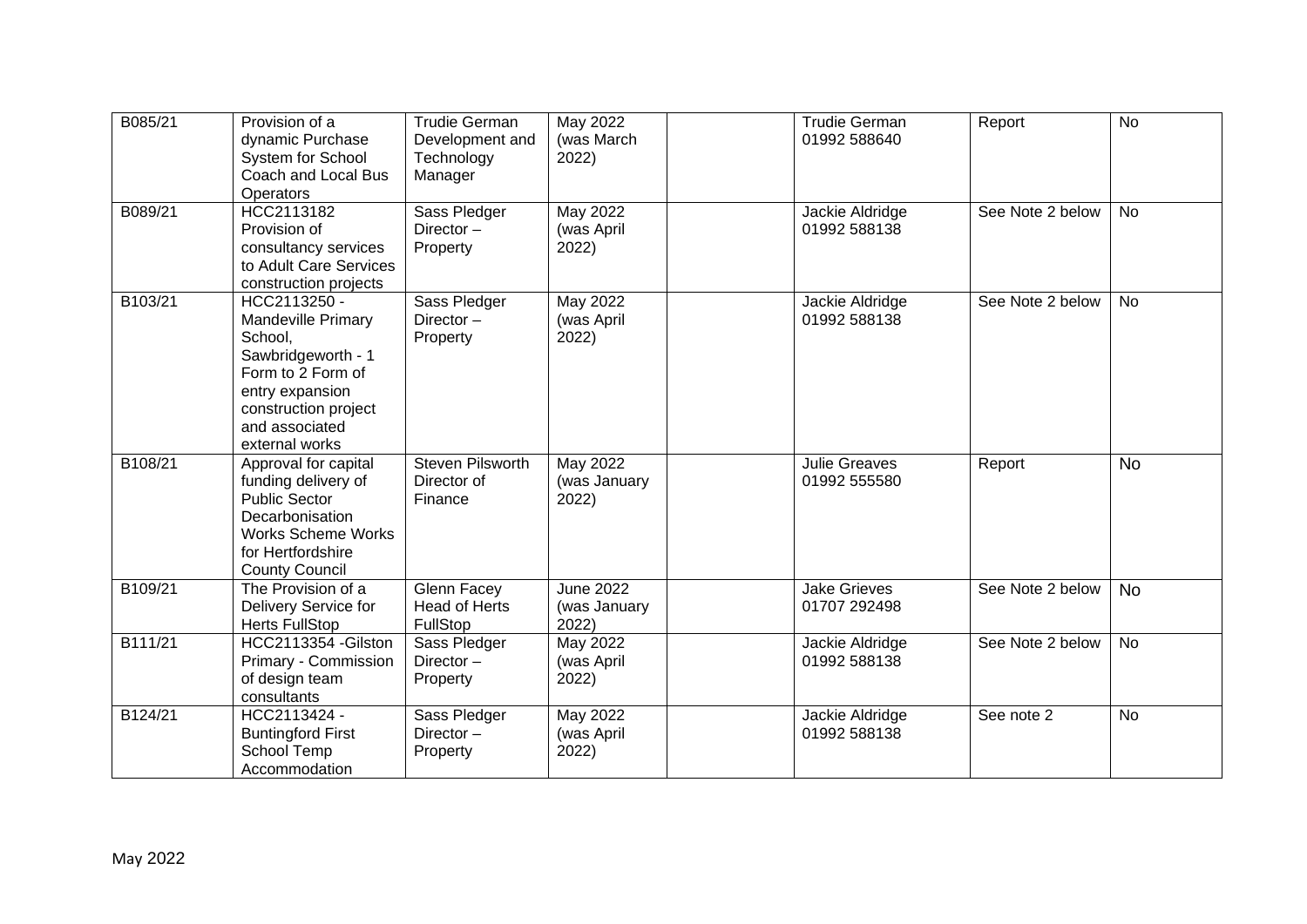| B002/22 | Award contract for<br>electronic document<br>records management<br>software                                                                           | Scott Crudgington<br>Deputy Chief<br>Executive and<br><b>Executive Director</b><br>of Resources | May 2022<br>(was April<br>2022)         | Anna Morrison<br>01992 555 282     | Report           | <b>No</b> |
|---------|-------------------------------------------------------------------------------------------------------------------------------------------------------|-------------------------------------------------------------------------------------------------|-----------------------------------------|------------------------------------|------------------|-----------|
| B007/22 | Step2Skills: Award of<br>contract for the<br>provision of Adult<br>Learning across<br>Hertfordshire for<br>academic year 2022-<br>2023                | Steven Lee-<br><b>Foster Assistant</b><br>Director for Adult<br><b>Care Services</b>            | <b>May 2022</b><br>(was April<br>2022)  | Lyn Keates<br>01992 588626         | See Note 2 below | <b>No</b> |
| B008/22 | Prevention of<br>Homelessness<br>Service (16 to 25<br>years) via Children's<br>Services in<br>conjunction with the<br>10 District/Borough<br>Councils | Marion Ingram -<br>Operations<br><b>Director Specialist</b><br><b>Services</b>                  | May 2022                                | <b>Bev Burgess</b><br>01438 843927 | See Note 3 below | No        |
| B010/22 | <b>Hertfordshire Mental</b><br>Health Strategy 2022-<br>27                                                                                            | Mark Harvey<br>Operations<br>Director - Adult<br><b>Disabilities</b>                            | <b>May 2022</b><br>(was April<br>2022)  | James Salmon<br>01438 844152       | Report           | <b>No</b> |
| B012/22 | To award of contract<br>for the provision a<br><b>Hertfordshire Sexual</b><br><b>Health Service</b>                                                   | <b>Jim McManus</b><br>Executive<br>Director of Public<br>Health                                 | <b>June 2022</b><br>(was March<br>2022) | Jane Banbury<br>01438 843879       | Report           | <b>No</b> |
| B013/22 | $HCC2213505 -$<br><b>Hertfordshire County</b><br><b>Council Waste</b><br>Contract - Tender<br><b>Management Support</b>                               | Sass Pledger<br>Director $-$<br>Property                                                        | May 2022<br>(was April<br>2022)         | Jackie Aldridge<br>01992 588138    | See Note 2 below | <b>No</b> |
| B014/22 | <b>HCC2213511 - Chater</b><br>Junior School,<br>Watford - Roofing<br>Works                                                                            | Sass Pledger<br>Director $-$<br>Property                                                        | <b>May 2022</b><br>(was April<br>2022)  | Jackie Aldridge<br>01992 588138    | See Note 2 below | <b>No</b> |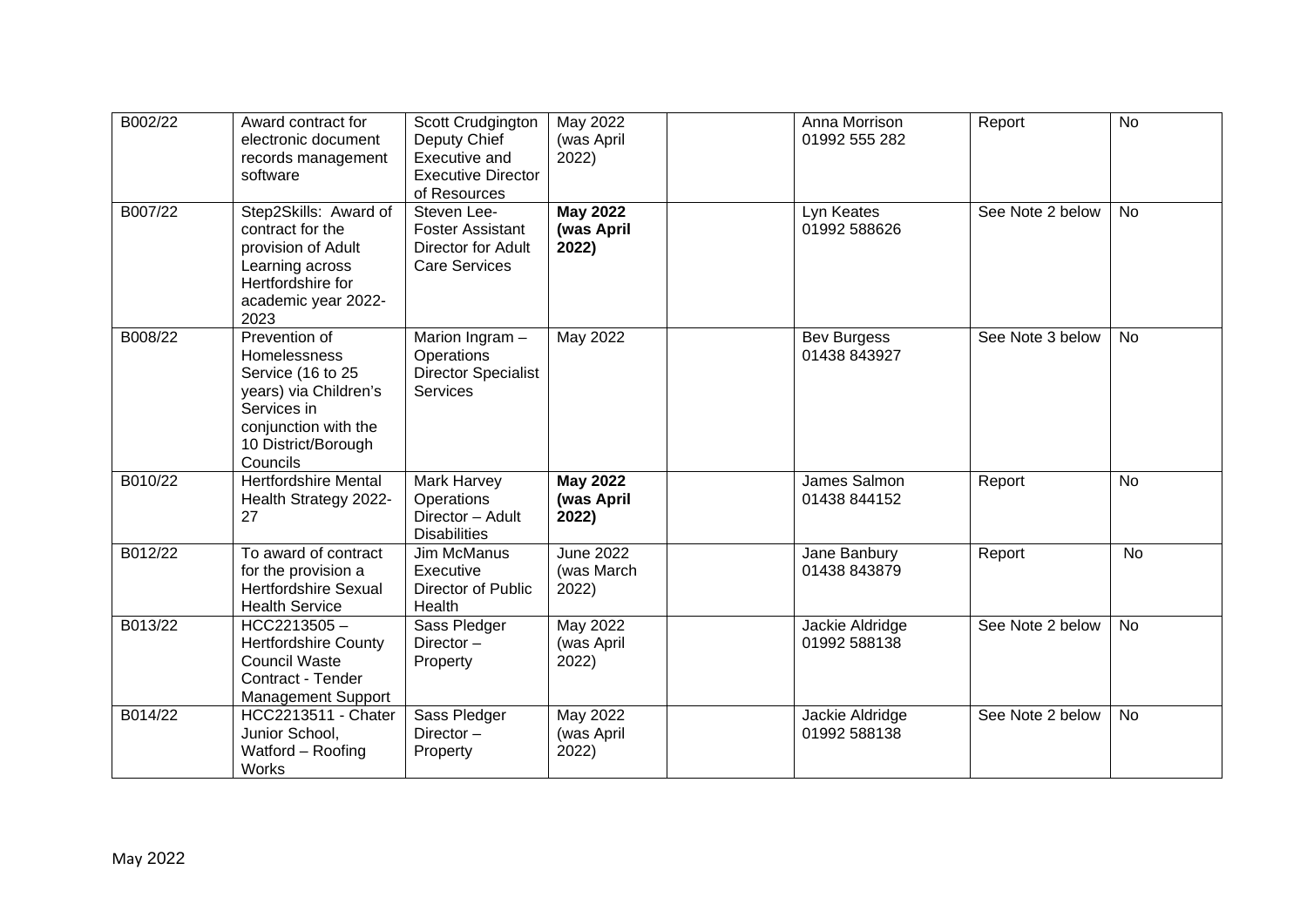| B015/22 | <b>HCC2213548 - Works</b><br>on the County Hall,<br>Car Park                                                                                                          | Sass Pledger<br>Director-<br>Property                                                           | May 2022<br>(was April<br>2022)        | Jackie Aldridge<br>01992 588138                                        | See Note 2 below | No        |
|---------|-----------------------------------------------------------------------------------------------------------------------------------------------------------------------|-------------------------------------------------------------------------------------------------|----------------------------------------|------------------------------------------------------------------------|------------------|-----------|
| B016/22 | Refurbishment of<br>Robertson House<br>office space.                                                                                                                  | Scott Crudgington<br>Deputy Chief<br>Executive and<br><b>Executive Director</b><br>of Resources | <b>May 2022</b><br>(was April<br>2022) | Sass Pledger<br>01992 555970<br>James Heslam<br>01992 588090           | See Note 2 below | <b>No</b> |
| B017/22 | The provision of The<br><b>Building Cleaning</b><br>Framework 2022                                                                                                    | Glenn Facey<br>Head of Herts<br>FullStop                                                        | <b>June 2022</b>                       | <b>Elaine Fletcher</b><br>07816066699.<br>Muddasir Shah<br>07580743476 | See Note 2 below | <b>No</b> |
| B018/22 | Next Generation<br>Programme:<br>Awarding an IT End<br><b>User Support Contract</b><br>(Helpdesk/Hardware<br>provision)                                               | Scott Crudgington<br>Deputy Chief<br>Executive and<br><b>Executive Director</b><br>of Resources | <b>June 2022</b>                       | Anna Morrison<br>01992 588282                                          | See Note 2 below | <b>No</b> |
| B019/22 | <b>Next Generation</b><br><b>Supervised Contact</b><br>Service for<br>Hertfordshire Children                                                                          | Marion Ingram -<br>Operations<br><b>Director Specialist</b><br>Services                         | <b>June 2022</b>                       | Lynn Knowles<br>07740918847                                            | Report           | <b>No</b> |
| B020/22 | Award of Single<br><b>Tender Action</b><br>contract to Princess<br>Alexandra Hospital<br>Harlow to provide post<br>mortem services to<br>the Hertfordshire<br>Coroner | Quentin Baker<br>Director of Law &<br>Governance                                                | <b>May 2022</b><br>(was April<br>2022) | <b>Richard Doggett</b><br>01707 292788 or<br>07580 743516              | Report           | <b>No</b> |
| B027/22 | <b>HCC2213523 - Little</b><br>Furze Demolition &<br>Construction of a Care<br>Home                                                                                    | Sass Pledger<br>Director-<br>Property                                                           | <b>May 2022</b><br>(was April<br>2022) | Jackie Aldridge<br>01992 588138                                        | See Note 2 below | <b>No</b> |
| B029/22 | HCC2213590Cluster<br>4 - Aldbury C of E<br>Primary, Bernards<br>Heath Infant &                                                                                        | Sass Pledger<br>Director $-$<br>Property                                                        | <b>May 2022</b><br>(was April<br>2022) | Jackie Aldridge<br>01992 588138                                        | See Note 2 below | <b>No</b> |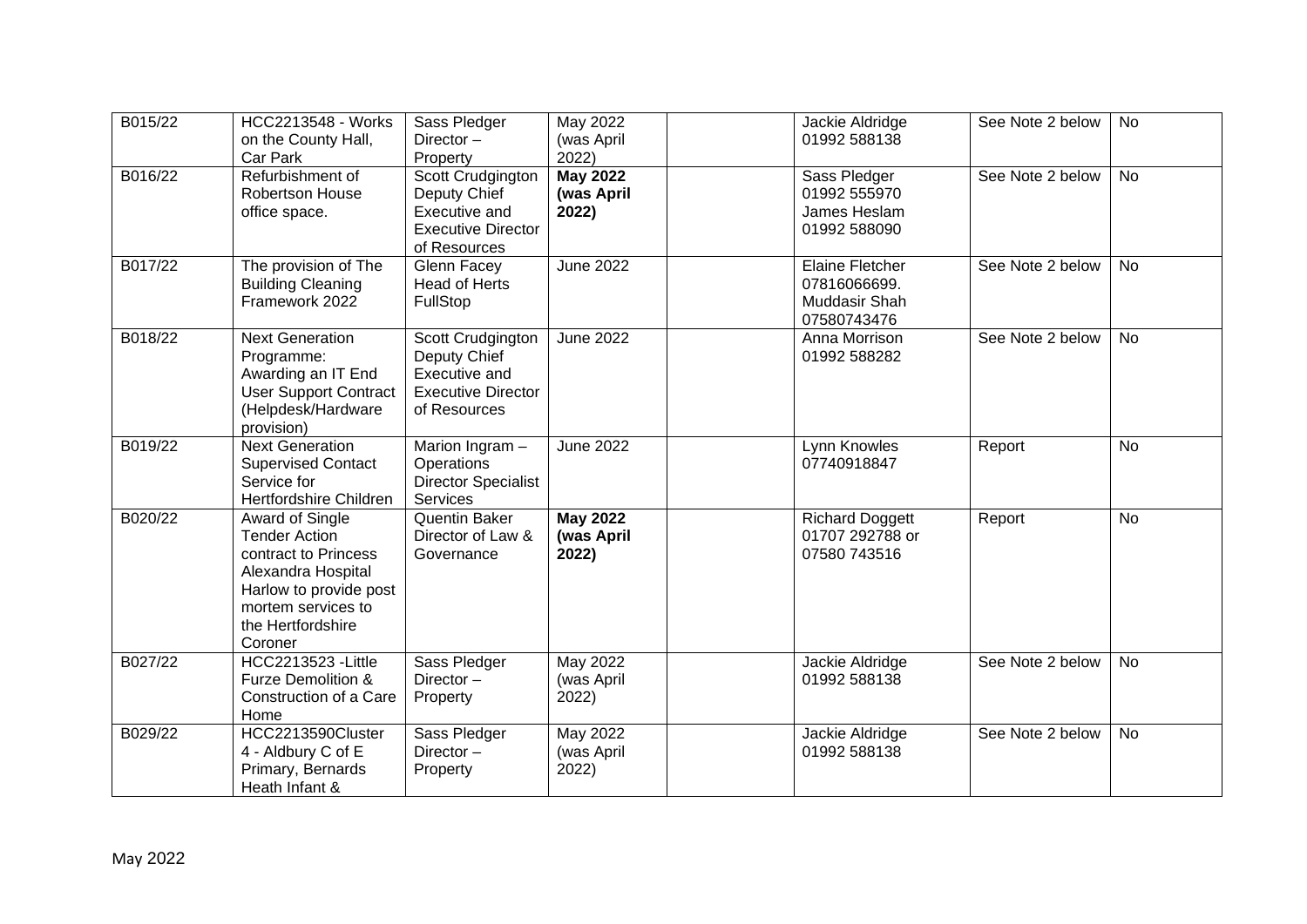|         | Lordship Farm<br>Primary School -<br>Roofing + Cladding<br>Works                                                                                                                                                                                     |                                                                              |                                 |                                       |                  |           |
|---------|------------------------------------------------------------------------------------------------------------------------------------------------------------------------------------------------------------------------------------------------------|------------------------------------------------------------------------------|---------------------------------|---------------------------------------|------------------|-----------|
| B030/22 | HCC2213589 Cluster<br>3 - Burleigh Primary<br>School - Roofing +<br><b>Cladding Works</b>                                                                                                                                                            | Sass Pledger<br>Director-<br>Property                                        | May 2022<br>(was April<br>2022) | Jackie Aldridge<br>01992 588138       | See Note 2 below | <b>No</b> |
| B031/22 | HCC2213588 -Cluster<br>2 - Kings Langley<br>Primary, Kingsway<br>Infant & The Richard<br><b>Whittington Primary</b><br>School - Roofing +<br><b>Cladding Works</b>                                                                                   | Sass Pledger<br>Director-<br>Property                                        | May 2022<br>(was April<br>2022) | Jackie Aldridge<br>01992 588138       | See Note 2 below | <b>No</b> |
| B032/22 | To initiate consultation<br>on a proposal to<br>change the age range<br>of Aboyne Lodge<br>Primary School, St<br>Albans, to remove the<br>nursery provision by<br>the changing the<br>admission age range<br>from 4 to 11 years to 5<br>to 11 Years. | Jo Fisher,<br><b>Executive Director</b><br>Children's<br><b>Services</b>     | May 2022                        | David Shevlane<br>01992 556199        | Report           | No        |
| B034/22 | Award of contracts for<br>external insurance<br>arrangements                                                                                                                                                                                         | Chris Wood<br>Head of<br>Assurance                                           | <b>July 2022</b>                | Fiona Timms<br>01992 555480,          | See Note 2 below | No        |
| B035/22 | Tender for the<br>contract of the<br>provision of tutors and<br>education alternative<br>provision                                                                                                                                                   | Marion Ingram<br>Operations<br><b>Director Specialist</b><br><b>Services</b> | <b>July 2022</b>                | Julie Reddish<br>01438 845433         | Report           | No        |
| B036/22 | Provision of County<br>wide Complex Needs<br>Service - Award of<br>contract                                                                                                                                                                          | Chris Badger-<br><b>Executive Director</b>                                   | <b>July 2022</b>                | <b>Helen Gledhill</b><br>01438 843617 | Report           | <b>No</b> |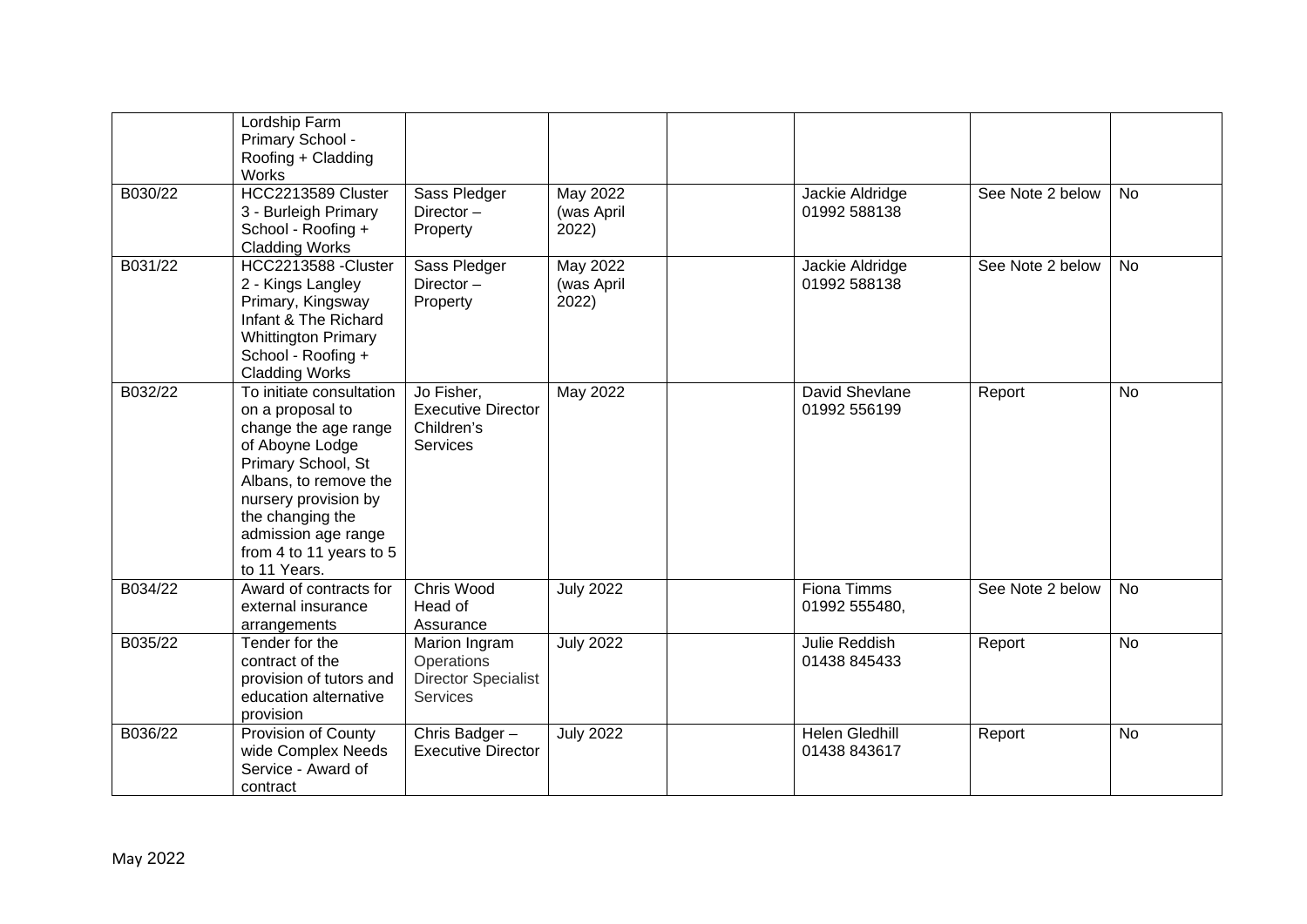|         |                                                                                                                                                   | <b>Adult Care</b><br><b>Services</b>                                                            |                                        |                                 |                  |           |
|---------|---------------------------------------------------------------------------------------------------------------------------------------------------|-------------------------------------------------------------------------------------------------|----------------------------------------|---------------------------------|------------------|-----------|
| B037/22 | Contract for the<br>Provision of Support<br>to Prevent Family<br><b>Breakdown</b>                                                                 | Marion Ingram<br>Operations<br><b>Director Specialist</b><br><b>Services</b>                    | <b>July 2022</b>                       | Lynn Knowles<br>07740918847     | See Note 2 below | <b>No</b> |
| B038/22 | Framework<br>Agreement for the<br>Provision of a Support<br>Service to Prevent<br>Family Breakdown<br>and to Support<br><b>Reunification Home</b> | Marion Ingram<br>Operations<br><b>Director Specialist</b><br><b>Services</b>                    | <b>July 2022</b>                       | Lynn Knowles<br>07740918847     | See Note 2 below | <b>No</b> |
| B039/22 | HCC2213659 -<br><b>Consultant for PSDS3</b><br>Net Zero Carbon<br><b>Retrofit Workstream</b><br>(Year 1) - 2022/23<br>Programme                   | Sass Pledger<br>Director $-$<br>Property                                                        | May 2022<br>(was April<br>2022)        | Jackie Aldridge<br>01992 588138 | See Note 2 below | <b>No</b> |
| B041/22 | Appointment of a<br><b>Hertfordshire County</b><br>Council Director to the<br>Board of Herts for<br>Learning                                      | Scott Crudgington<br>Deputy Chief<br>Executive and<br><b>Executive Director</b><br>of Resources | <b>May 2022</b><br>(was April<br>2022) | Simon Newland<br>01992 588755   | Report           | <b>No</b> |
| B042/22 | Re-procurement of the<br><b>Corporate Property</b><br>Database                                                                                    | Scott Crudgington<br>Deputy Chief<br>Executive and<br><b>Executive Director</b><br>of Resources | <b>May 2022</b><br>(was April<br>2022) | Philippa Sexton<br>01992 555236 | Report           | <b>No</b> |
| B043/22 | The Provision of an<br><b>Enterprise Resource</b><br><b>Planning System</b><br>including E-commerce<br><b>Platform for Herts</b><br>FullStop      | Glenn Facey<br><b>Head of Herts</b><br>FullStop                                                 | <b>May 2022</b><br>(was April<br>2022) | Glenn Facey<br>01707 292364     | See Note 2 below | <b>No</b> |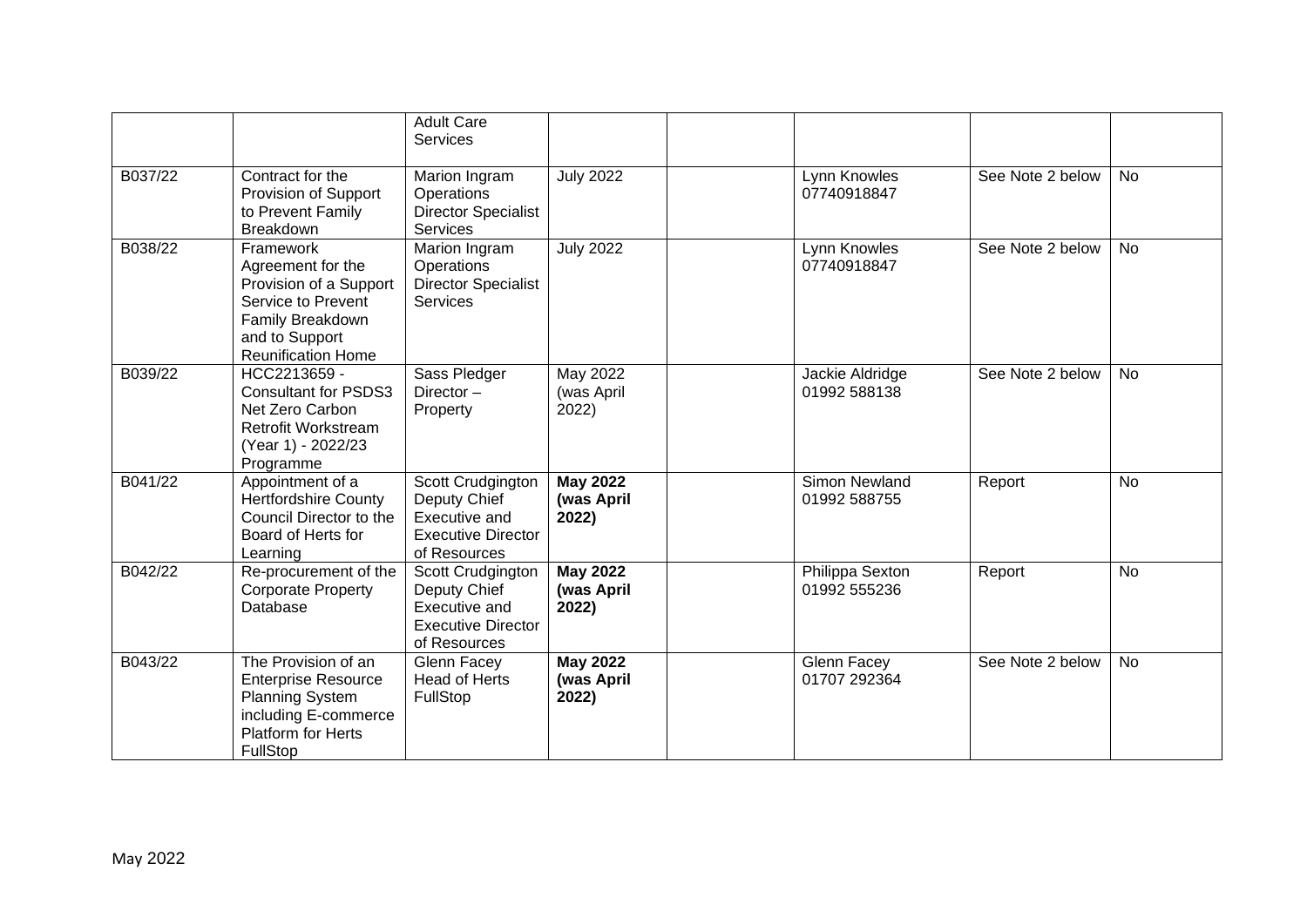| B044/22 | <b>Additional Special</b><br>School places for<br>2022/23                                                                                  | Scott<br>Crudgington,<br>Deputy Chief<br>Executive and<br><b>Executive Director</b><br>of Resources in<br>consultation with<br>Jo Fisher,<br><b>Executive Director</b><br>of Children's<br><b>Services</b> | <b>May 2022</b><br>(was April<br>2022) | Samantha Young<br>01992 555754 | Report           | <b>No</b> |
|---------|--------------------------------------------------------------------------------------------------------------------------------------------|------------------------------------------------------------------------------------------------------------------------------------------------------------------------------------------------------------|----------------------------------------|--------------------------------|------------------|-----------|
| B045/22 | Award of contracts for<br>the provision of<br>recycling centre<br>haulage and container<br>maintenance                                     | Simon Aries -<br>Director $-$<br>Transport, Waste<br>& Environmental<br>Management                                                                                                                         | May 2022                               | Matthew King<br>01992 556207   | Report           | <b>No</b> |
| B046/22 | Award of a contract<br>for the provision of a<br>Disclosure & Barring<br>Service (DBS) System<br>with effect from 1st<br><b>April 2023</b> | Sally Hopper,<br>Director - HR                                                                                                                                                                             | May 2022                               | Sally Hopper<br>01992 555692   | See Note 2 below | <b>No</b> |
| B047/22 | Surface Maintenance<br>and Road Treatments<br>Framework 2022-23<br>Lot 1<br>Call Off                                                       | Anthony Boucher<br>Director Highways<br>Operations,<br>Environment &<br>Infrastructure                                                                                                                     | May 2022                               | Steve Johnson<br>01992 658126  | Report           | <b>No</b> |
| B048/22 | Surface Maintenance<br>and Road Treatments<br>Framework 2022-23<br>Lot 2<br>Call Off                                                       | Anthony Boucher<br>Director Highways<br>Operations,<br>Environment &<br>Infrastructure                                                                                                                     | May 2022                               | Steve Johnson<br>01992 658126  | Report           | <b>No</b> |
| B049/22 | Surface Maintenance<br>and Road Treatments<br>Framework 2022-23<br>Lot 3                                                                   | Anthony Boucher<br>Director Highways<br>Operations,                                                                                                                                                        | May 2022                               | Steve Johnson<br>01992 658126  | Report           | <b>No</b> |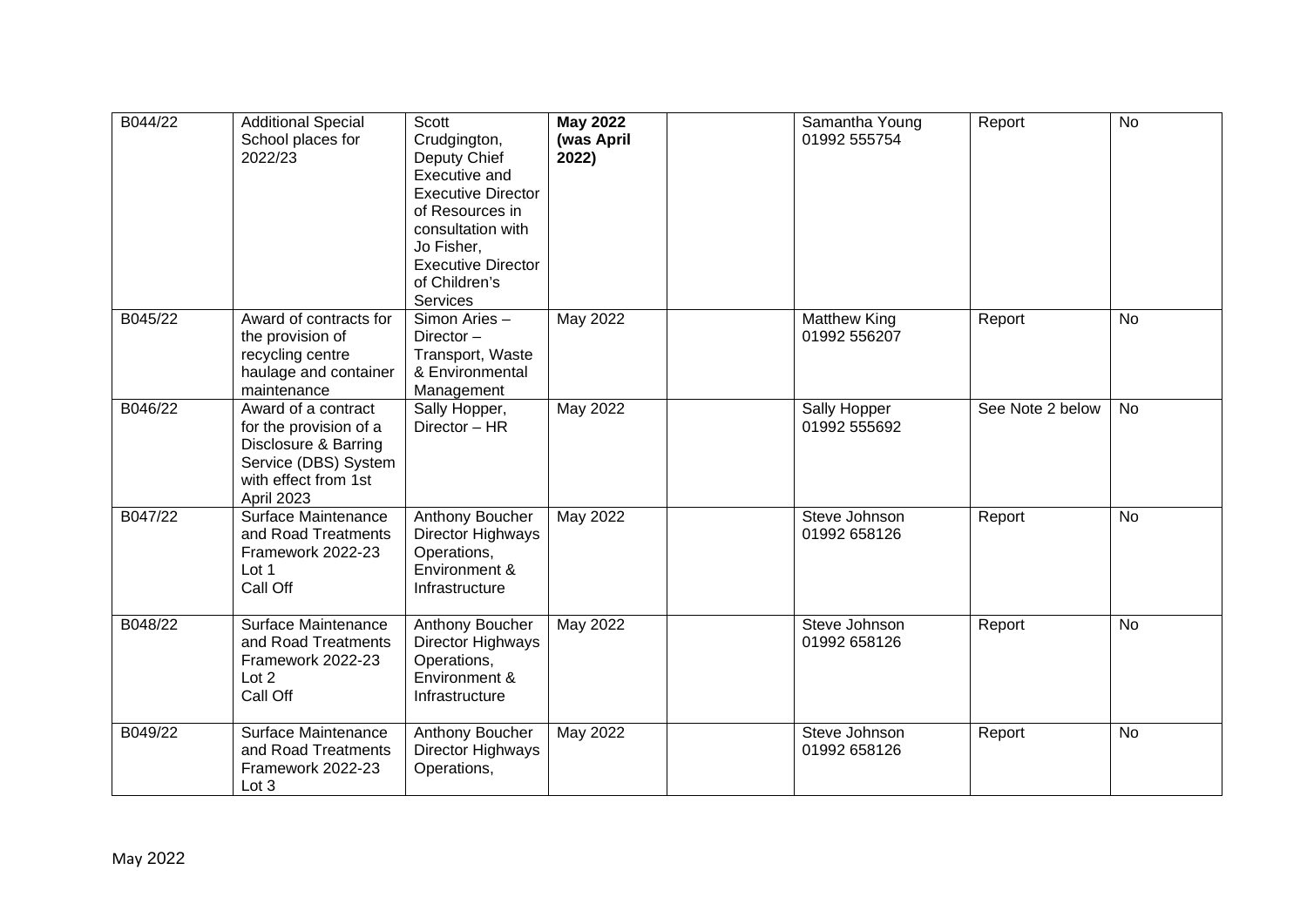|         | Call Off                                                                                                                                             | Environment &<br>Infrastructure                                                        |                  |                                       |                  |           |
|---------|------------------------------------------------------------------------------------------------------------------------------------------------------|----------------------------------------------------------------------------------------|------------------|---------------------------------------|------------------|-----------|
| B050/22 | Surface Maintenance<br>and Road Treatments<br>Framework 2022-23<br>Lot $4$<br>Call Off                                                               | Anthony Boucher<br>Director Highways<br>Operations,<br>Environment &<br>Infrastructure | May 2022         | Steve Johnson<br>01992 658126         | Report           | <b>No</b> |
| B051/22 | Surface Maintenance<br>and Road Treatments<br>Framework 2022-23<br>Lot $5$<br>Call Off                                                               | Anthony Boucher<br>Director Highways<br>Operations,<br>Environment &<br>Infrastructure | May 2022         | Steve Johnson<br>01992 658126         | Report           | <b>No</b> |
| B052/22 | HCC2213562<br><b>Provision of Musical</b><br>Instruments                                                                                             | <b>Simon Newland</b><br>Director of<br>Education<br>Children's<br><b>Services</b>      | <b>June 2022</b> | Nick Denham<br>01438 844556           | See Note 2 below | No        |
| B053/22 | Provision of<br>Conceptual Design<br>Services for The<br>Watford to Croxley<br>Link (W2CL) - Award<br>of Contract                                    | Mark Kemp<br><b>Executive Director</b><br>of Environment &<br>Transport                | <b>July 2022</b> | <b>Rupert Thacker</b><br>01992 658176 | See Note 2 below | <b>No</b> |
| B054/22 | The Provision of a<br><b>Grounds Maintenance</b><br>Framework<br>for Hertfordshire<br><b>County Council</b>                                          | <b>Glenn Facey</b><br><b>Head of Herts</b><br>FullStop                                 | <b>July 2022</b> | Paul Bishop<br>01707292384            | See Note 2 below | <b>No</b> |
| B055/22 | To enter into a<br>Delivery Agreement<br>through the Scape<br>Framework for the<br>construction of the<br>Eastern Transfer<br><b>Station at Ware</b> | Simon Aries -<br>Director $-$<br>Transport, Waste<br>& Environmental<br>Management     | August 2022      | <b>Matthew King</b><br>01992 556207   | Report           | No        |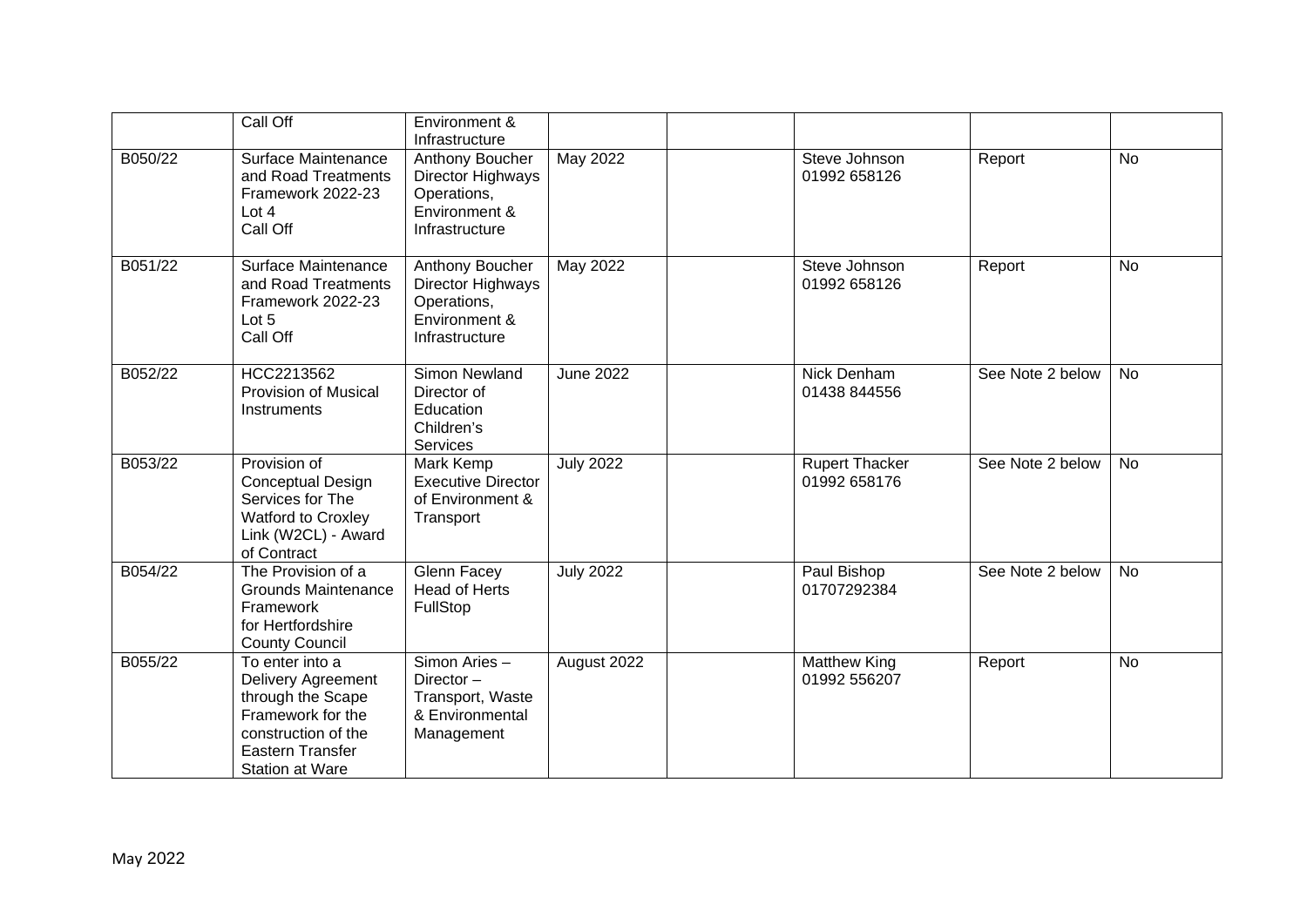| B056/22 | <b>Single Tender Action</b><br>for the hosting of the<br>Highways<br><b>Streetlighting Central</b><br>Management System<br>(CMS)                | Anthony Boucher<br>Director -<br>Highways &<br>Transportation                                                                                                                                                                                | Not before<br>4 May 2022  | Chrissy Jacques<br>01992 658379        | Report              | <b>No</b> |
|---------|-------------------------------------------------------------------------------------------------------------------------------------------------|----------------------------------------------------------------------------------------------------------------------------------------------------------------------------------------------------------------------------------------------|---------------------------|----------------------------------------|---------------------|-----------|
| B058/22 | Procurement for the<br>provision of driver<br>training courses from<br>1st July 2022 for 4<br>years. Award of<br>contracts to 39<br>contractors | Anthony Boucher<br>Director Highways<br>Operations,<br>Environment &<br>Infrastructure                                                                                                                                                       | Not before<br>19 May 2022 | <b>Tim Oxley</b><br>01992 555181       | See Note 2 below    | <b>No</b> |
| B059/22 | Approval to the sale of<br>Land at former<br>Meriden School,<br>Harvest End, Watford                                                            | Scott Crudgington<br>Deputy Chief<br>Executive &<br><b>Executive Director</b><br>of Resources                                                                                                                                                | Not before<br>20 May 2022 | <b>Neil Barker</b><br>01992 556075     | See Note 2 below    | <b>No</b> |
| B060/22 | <b>Framework</b><br>Agreement for the<br>Supply of<br><b>Disposable Gloves</b>                                                                  | <b>Glenn Facey</b><br><b>Head of Herts</b><br><b>FullStop</b>                                                                                                                                                                                | <b>June 2022</b>          | <b>Glenn Facey</b><br>01707 292364     | See note 2<br>below | <b>No</b> |
| B061/22 | <b>Additional Special</b><br><b>School places for</b><br>$2022/23 - Wave 2$                                                                     | <b>Scott</b><br>Crudgington,<br><b>Deputy Chief</b><br><b>Executive and</b><br><b>Executive</b><br>Director of<br><b>Resources in</b><br>consultation<br>with Jo Fisher,<br><b>Executive</b><br>Director of<br>Children's<br><b>Services</b> | <b>June 2022</b>          | <b>Samantha Young</b><br>01992 555754  | Report              | <b>No</b> |
| B062/22 | <b>HCC2213603 The</b><br><b>Richard Whittington</b><br><b>Primary School,</b>                                                                   | <b>Sass Pledger</b><br>Director-<br><b>Property</b>                                                                                                                                                                                          | <b>June 2022</b>          | <b>Jackie Aldridge</b><br>01992 588138 | See Note 2<br>below | <b>No</b> |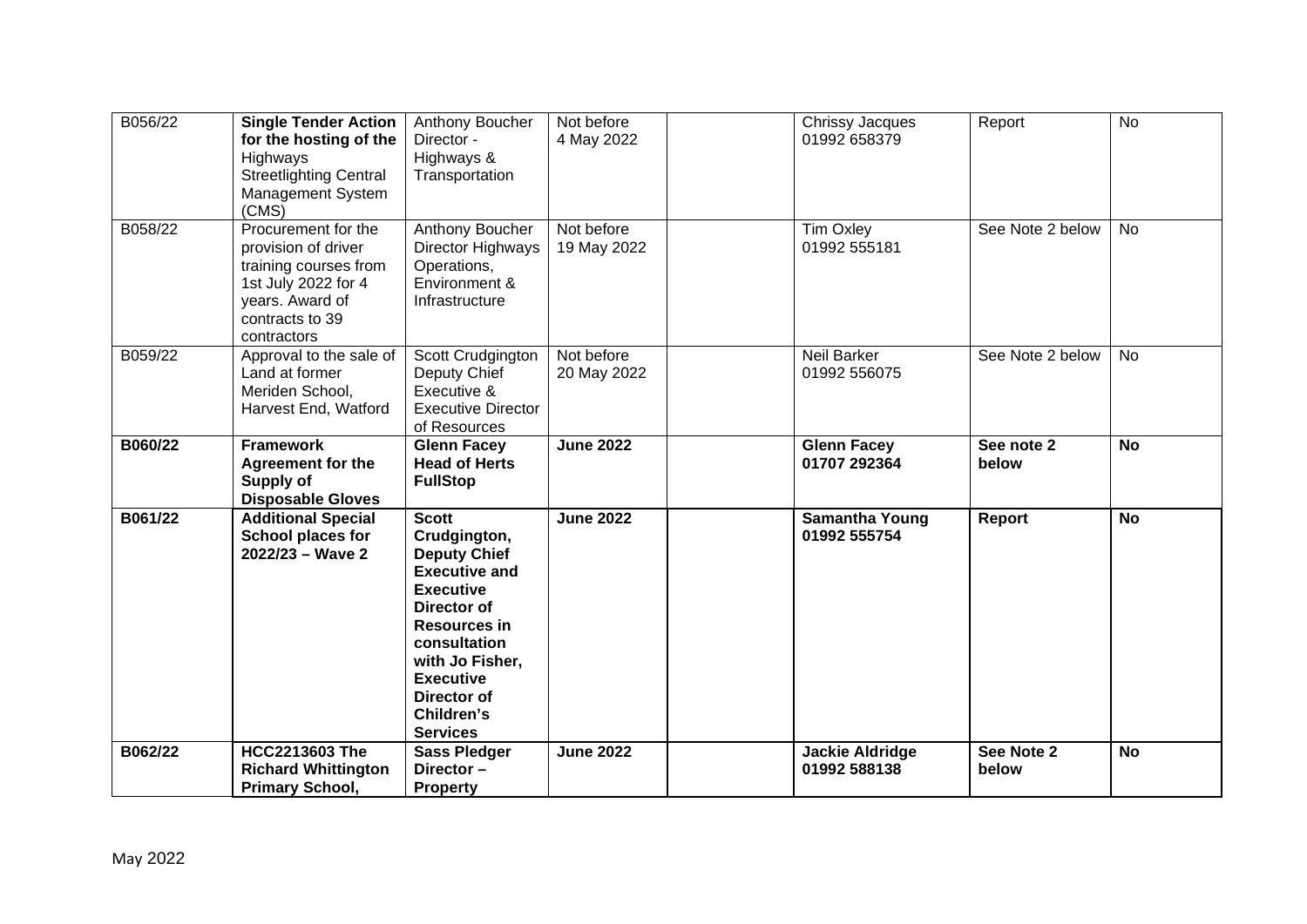|         | <b>Bishops Stortford-</b><br><b>Roofing Works</b><br><b>Batch68 Cluster 5</b>                                                                                                    |                                                        |                  |                                        |                     |                |
|---------|----------------------------------------------------------------------------------------------------------------------------------------------------------------------------------|--------------------------------------------------------|------------------|----------------------------------------|---------------------|----------------|
| B063/22 | HCC2213748 Watling<br><b>View School - SEND</b><br><b>Expansion project to</b><br>expand school to<br>accommodate<br>additional pupils                                           | <b>Sass Pledger</b><br>Director $-$<br><b>Property</b> | <b>June 2022</b> | <b>Jackie Aldridge</b><br>01992 588138 | See Note 2<br>below | <b>No</b>      |
| B064/22 | HCC2213749<br><b>Woolgrove School-</b><br><b>SEND Expansion</b><br>project to expand<br>school to<br>accommodate<br>additional pupils                                            | <b>Sass Pledger</b><br>Director-<br><b>Property</b>    | <b>June 2022</b> | <b>Jackie Aldridge</b><br>01992 588138 | See Note 2<br>below | <b>No</b>      |
| B065/22 | <b>Bernards Heath</b><br><b>Junior School -</b><br><b>Heating and</b><br>domestics upgrade,<br><b>PVs, Cavity</b><br><b>Insulation and</b><br><b>Lighting changes</b>            | <b>Sass Pledger</b><br>Director-<br><b>Property</b>    | <b>June 2022</b> | <b>Jackie Aldridge</b><br>01992 588138 | See Note 2<br>below | <b>No</b>      |
| B066/22 | <b>Bowmansgreen</b><br><b>Primary - Heating</b><br>and domestics<br>upgrade, PVs, Cavity<br><b>Insulation and</b><br><b>Lighting changes</b>                                     | <b>Sass Pledger</b><br>Director-<br><b>Property</b>    | <b>June 2022</b> | <b>Jackie Aldridge</b><br>01992 588138 | See Note 2<br>below | $\overline{N}$ |
| B067/22 | <b>Hobletts Manor</b><br><b>Infants</b> & Nursery<br><b>School - Heating and</b><br>domestics upgrade,<br><b>PVs, Cavity</b><br><b>Insulation and</b><br><b>Lighting changes</b> | <b>Sass Pledger</b><br>Director-<br><b>Property</b>    | <b>June 2022</b> | <b>Jackie Aldridge</b><br>01992 588138 | See Note 2<br>below | <b>No</b>      |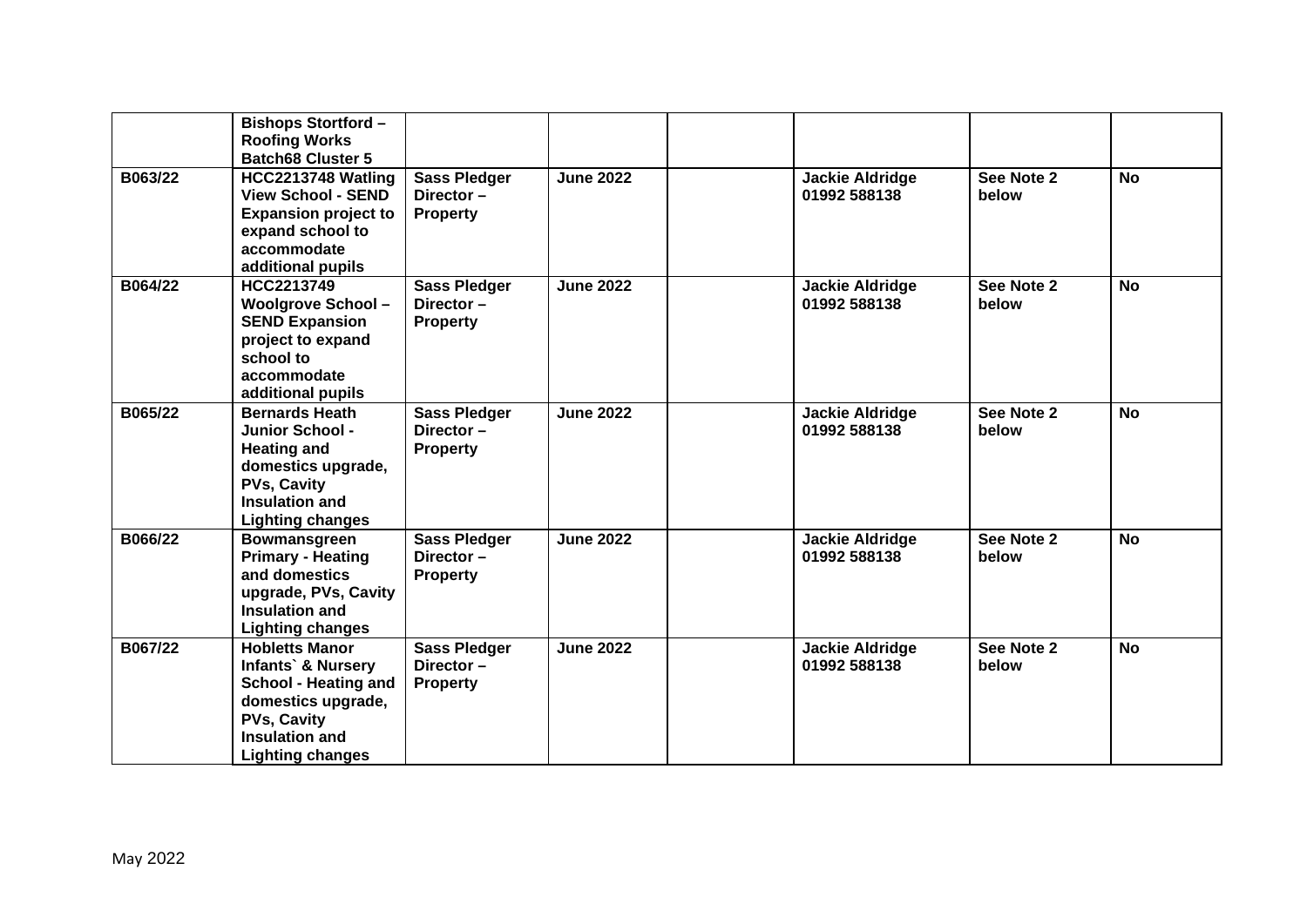| B068/22 | <b>How Wood Primary</b><br><b>School - Heating and</b><br>domestics upgrade,<br><b>PVs, Cavity</b><br><b>Insulation and</b><br><b>Lighting changes</b>    | <b>Sass Pledger</b><br>Director-<br><b>Property</b>           | <b>June 2022</b> | <b>Jackie Aldridge</b><br>01992 588138                                       | See Note 2<br>below | <b>No</b> |
|---------|-----------------------------------------------------------------------------------------------------------------------------------------------------------|---------------------------------------------------------------|------------------|------------------------------------------------------------------------------|---------------------|-----------|
| B069/22 | <b>Maple Grove Primary</b><br><b>School - Heating and</b><br>domestics upgrade,<br><b>PVs, Cavity</b><br><b>Insulation and</b><br><b>Lighting changes</b> | <b>Sass Pledger</b><br>Director-<br><b>Property</b>           | <b>June 2022</b> | <b>Jackie Aldridge</b><br>01992 588138                                       | See Note 2<br>below | <b>No</b> |
| B070/22 | <b>Peartree Spring</b><br><b>Primary - Heating</b><br>and domestics<br>upgrade, PVs, Cavity<br>Insulation and<br><b>Lighting changes</b>                  | <b>Sass Pledger</b><br>Director-<br><b>Property</b>           | <b>June 2022</b> | <b>Jackie Aldridge</b><br>01992 588138                                       | See Note 2<br>below | <b>No</b> |
| B071/22 | <b>Roundwood Primary</b><br><b>School - Heating and</b><br>domestics upgrade,<br><b>PVs, Cavity</b><br>Insulation and<br><b>Lighting changes</b>          | <b>Sass Pledger</b><br>Director-<br><b>Property</b>           | <b>June 2022</b> | <b>Jackie Aldridge</b><br>01992 588138                                       | See Note 2<br>below | <b>No</b> |
| B072/22 | St Meryl School -<br><b>Heating and</b><br>domestics upgrade,<br><b>PVs, Cavity</b><br>Insulation and<br><b>Lighting changes</b>                          | <b>Sass Pledger</b><br>Director-<br><b>Property</b>           | <b>June 2022</b> | <b>Jackie Aldridge</b><br>01992 588138                                       | See Note 2<br>below | <b>No</b> |
| B073/22 | <b>St Lukes School -</b><br><b>Temporary</b><br>expansion project                                                                                         | <b>Sass Pledger</b><br>Director-<br><b>Property</b>           | <b>June 2022</b> | <b>Jackie Aldridge</b><br>01992 588138                                       | See Note 2<br>below | <b>No</b> |
| B074/22 | The provision of<br><b>Building Cleaning</b><br>Services, for The<br><b>Barnwell upper and</b>                                                            | <b>Glenn Facey</b><br><b>Head of Herts</b><br><b>FullStop</b> | <b>July 2022</b> | <b>Muddasir Shah</b><br>07580743476<br><b>Elaine Fletcher</b><br>07816066699 | See note 2<br>below | <b>No</b> |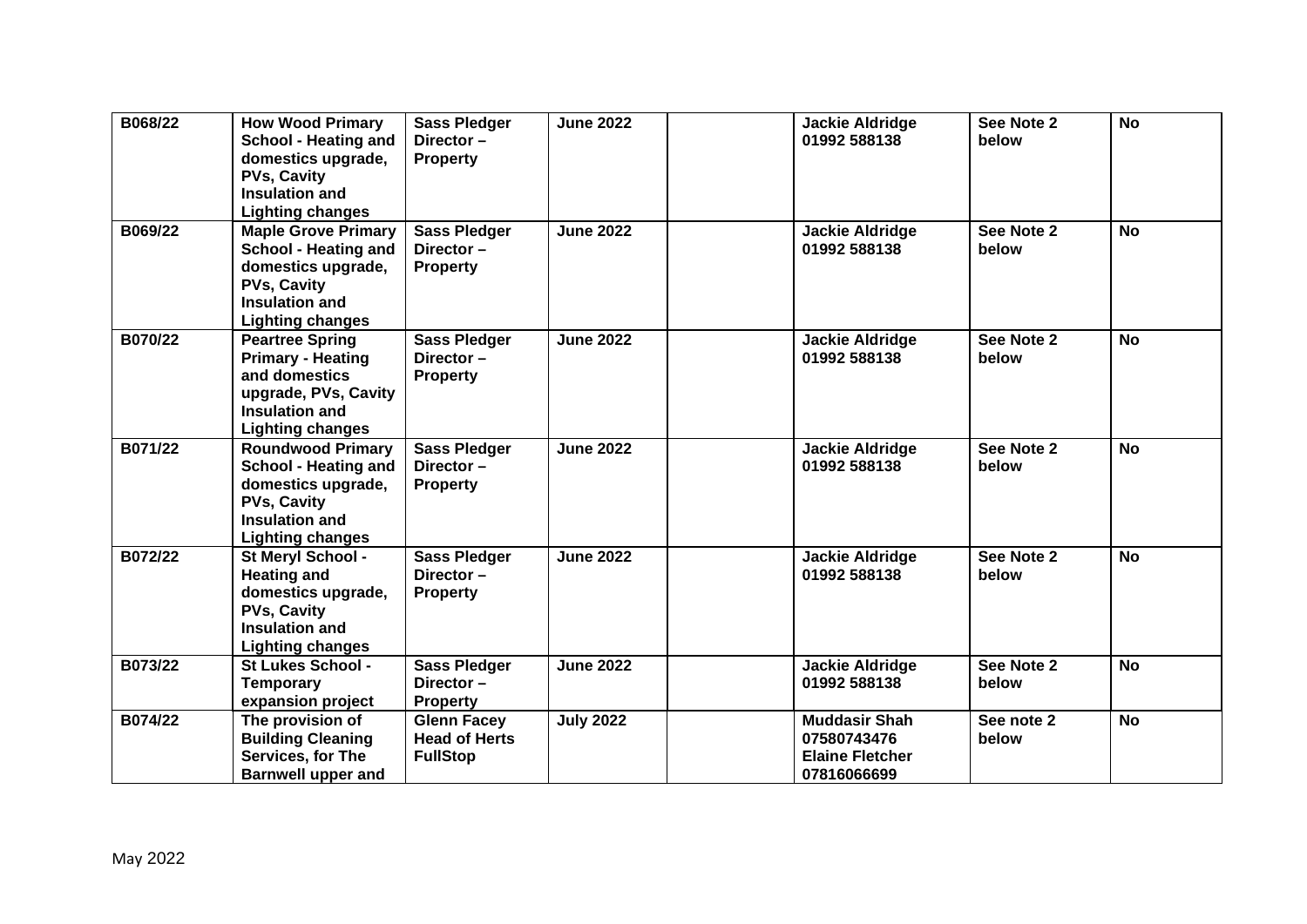|         | <b>Middle School:</b><br><b>Award of contract</b>                                                                                                                                                                                                   |                                                                                                                                    |                          |                                        |                     |           |
|---------|-----------------------------------------------------------------------------------------------------------------------------------------------------------------------------------------------------------------------------------------------------|------------------------------------------------------------------------------------------------------------------------------------|--------------------------|----------------------------------------|---------------------|-----------|
| B075/22 | <b>Contract Award for</b><br>the Provision of a<br><b>Customer Service</b><br><b>Centre Service (via</b><br><b>Crown Commercial</b><br><b>Services</b><br>Framework)                                                                                | <b>Scott</b><br>Crudgington,<br><b>Deputy Chief</b><br><b>Executive and</b><br><b>Executive</b><br>Director of<br><b>Resources</b> | August 2022              | <b>Michael Francis</b><br>01992 556994 | See note 2<br>below | <b>No</b> |
| B076/22 | <b>Contract for the</b><br><b>Provision of</b><br><b>Residential</b><br><b>Placements for</b><br>Up to Two $(2)$<br><b>Children/Young</b><br>People aged 7-18<br>with highly<br>challenging<br>behaviour and<br>complex needs - Lot<br>1 Place Farm | Jo Fisher,<br><b>Executive</b><br><b>Director</b><br>Children's<br><b>Services</b>                                                 | September<br>2022        | <b>Lynn Knowles</b><br>07740918847     | See note 2<br>below | <b>No</b> |
| B077/22 | <b>Contract for the</b><br><b>Provision of</b><br><b>Residential</b><br><b>Placements for</b><br>Three (3)<br><b>Children/Young</b><br>People aged 7-18<br>with highly<br>challenging<br>behaviour and<br>complex needs - Lot<br>2 St Albans Road   | Jo Fisher,<br><b>Executive</b><br><b>Director</b><br>Children's<br><b>Services</b>                                                 | <b>September</b><br>2022 | <b>Lynn Knowles</b><br>07740918847     | See note 2<br>below | <b>No</b> |
| B078/22 | <b>Contract for the</b><br><b>Provision of</b><br><b>Residential</b><br><b>Placements for</b>                                                                                                                                                       | Jo Fisher,<br><b>Executive</b><br><b>Director</b><br>Children's<br><b>Services</b>                                                 | September<br>2022        | <b>Lynn Knowles</b><br>07740918847     | See note 2<br>below | <b>No</b> |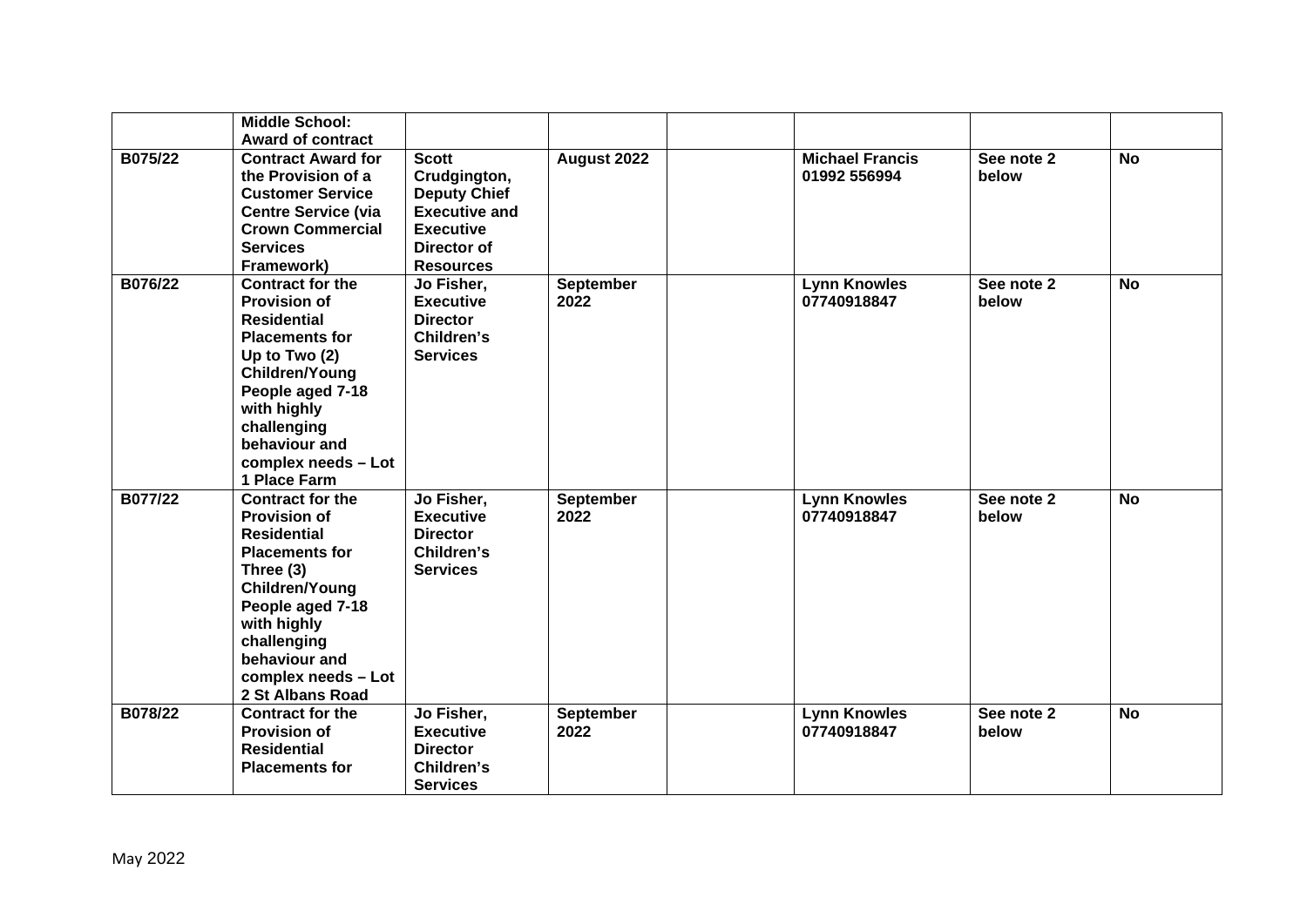|         | Four $(4)$<br>Children/Young<br>People aged 7-18<br>with highly<br>challenging<br>behaviour and<br>complex needs - Lot<br>3 Wilbury                                                                                                        |                                                                                    |                          |                                    |                     |           |
|---------|--------------------------------------------------------------------------------------------------------------------------------------------------------------------------------------------------------------------------------------------|------------------------------------------------------------------------------------|--------------------------|------------------------------------|---------------------|-----------|
| B079/22 | <b>Contract for the</b><br><b>Provision of</b><br><b>Residential</b><br><b>Placements for</b><br>One (1) Child/Young<br>Person aged 7-18<br>with highly<br>challenging<br>behaviour and<br>complex needs - Lot<br>4 Icknield               | Jo Fisher,<br><b>Executive</b><br><b>Director</b><br>Children's<br><b>Services</b> | September<br>2022        | <b>Lynn Knowles</b><br>07740918847 | See note 2<br>below | <b>No</b> |
| B080/22 | <b>Contract for the</b><br><b>Provision of</b><br><b>Residential</b><br><b>Placements for</b><br><b>Two (2)</b><br>Children/Young<br>People aged 7-18<br>with highly<br>challenging<br>behaviour and<br>complex needs - Lot<br>5 The Lodge | Jo Fisher,<br><b>Executive</b><br><b>Director</b><br>Children's<br><b>Services</b> | <b>September</b><br>2022 | <b>Lynn Knowles</b><br>07740918847 | See note 2<br>below | <b>No</b> |
| B081/22 | <b>Contract for the</b><br><b>Provision of</b><br><b>Residential</b><br><b>Placements for</b><br>One (1) Child/Young<br>Person aged 7-18<br>with highly<br>challenging                                                                     | Jo Fisher,<br><b>Executive</b><br><b>Director</b><br>Children's<br><b>Services</b> | <b>September</b><br>2022 | <b>Lynn Knowles</b><br>07740918847 | See note 2<br>below | <b>No</b> |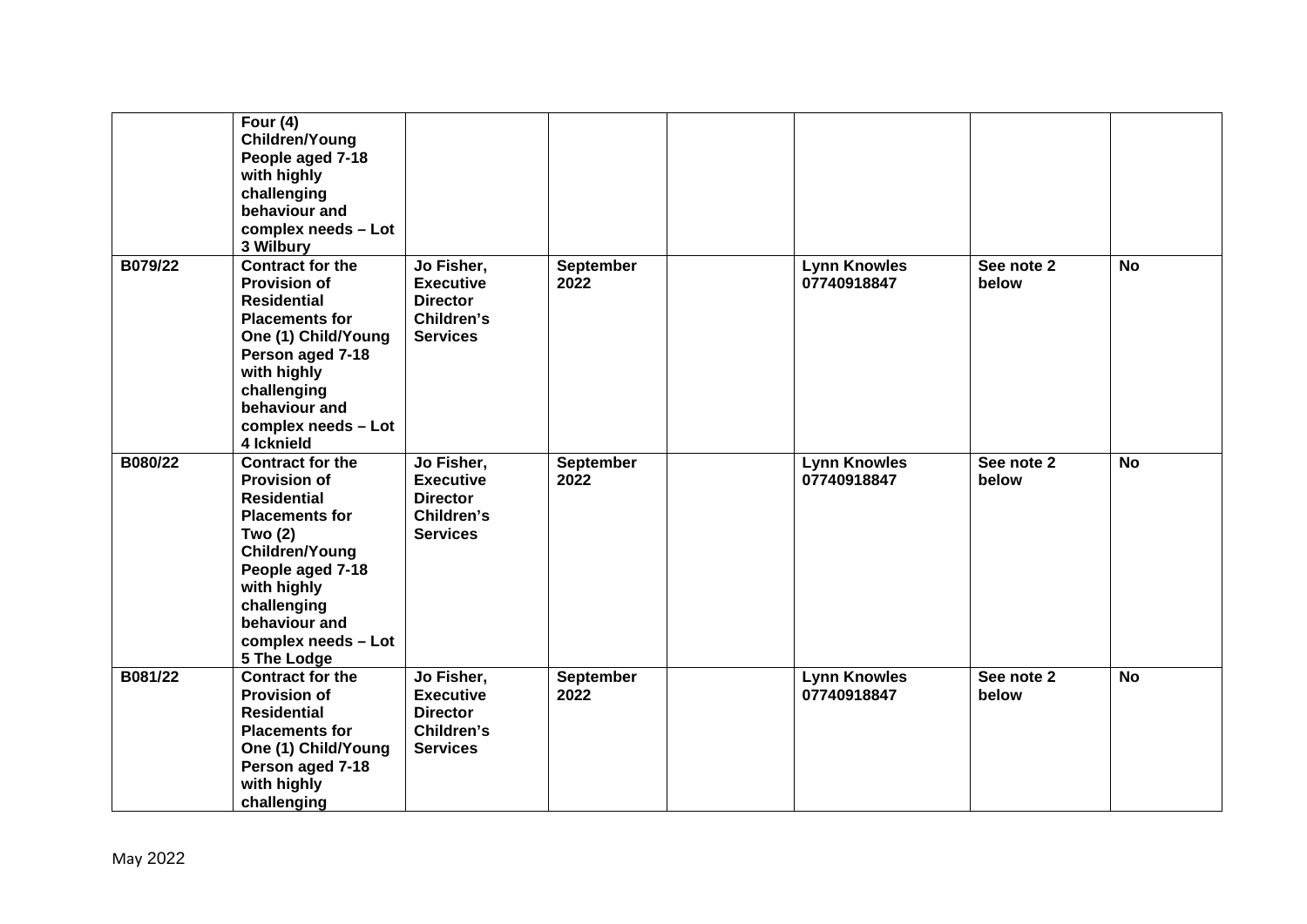| behaviour and            |  |  |  |
|--------------------------|--|--|--|
| Lot<br>complex needs –   |  |  |  |
| ' Hub<br>Hertford<br>- 3 |  |  |  |

**Notes:** 

- 1. CBC contract = on behalf of 17 local authority members of the Central Buying Consortium<br>2. Quality and price evaluation derived from tenderers' submissions (which may contain exer
- Quality and price evaluation derived from tenderers' submissions *(which may contain exempt information and if so will not be available for public inspection)*
- 3. Collaborative contract with one or more authorities (not a CBC contract)<br>4. Part II (due to 'Information relating to the financial or business affairs of a
- Part II (due to 'Information relating to the financial or business affairs of any particular person (including the Council')".

If you have any general enquiries about this Forward Plan - contact Michelle Diprose, Democratic Services Officer, 01992 555566 Email: [michelle.diprose@hertfordshire.gov.uk](mailto:michelle.diprose@hertfordshire.gov.uk) or Deborah Jeffery, Assistant Manager, Democratic Services, 01992 555563 Email: [deborah.jeffery@hertfordshire.gov.uk](mailto:deborah.jeffery@hertfordshire.gov.uk)

**QUENTIN BAKER, DIRECTOR OF LAW & GOVERNANCE**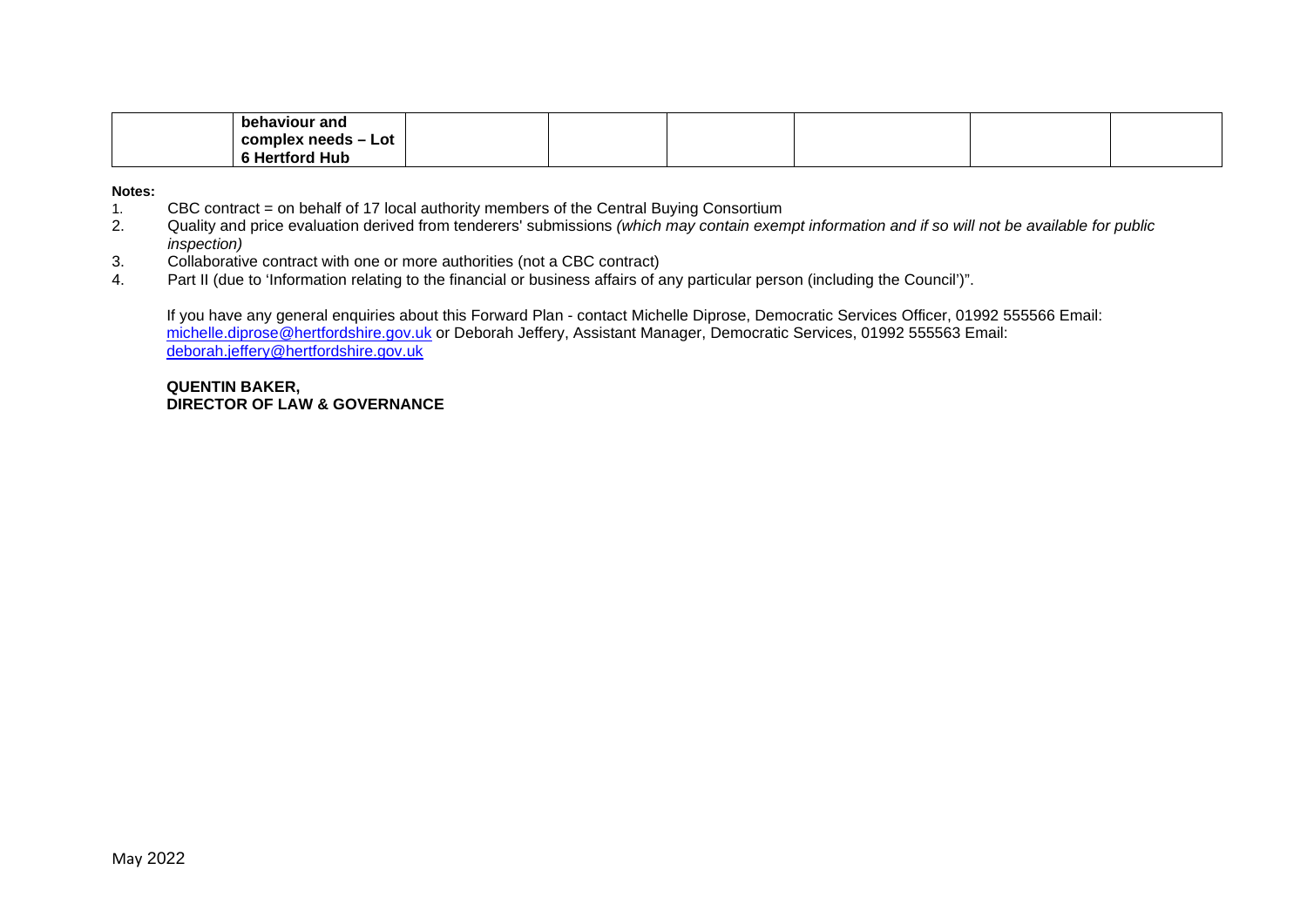

### **HERTFORDSHIRE COUNTY COUNCIL**

**FORWARD PLAN Notice of (a) key and other decisions likely to be made on behalf of the County Council by Cabinet, (b) key decisions likely to be made on behalf of the County Council by Officers and (c) decisions on Traffic Regulation Orders likely to be made by Officers on behalf of the County Council in the period 1 June 2022 – 30 September 2022** 

## **Published: 3 May 2022**

[Note: Key decisions and other decisions due to be reached in May 2022 but not yet made remain listed (notice of these items was given in the Forward Plan issued on 1 April 2022)]

## **TRAFFIC REGULATION ORDERS**

| <b>Broxbourne</b>                                    |                                                                |
|------------------------------------------------------|----------------------------------------------------------------|
| Location                                             | <b>Proposed Restriction</b>                                    |
| High Road/Bell Lane, Broxbourne                      | Waiting Restrictions, Disabled Persons Parking Place           |
| Northfield Road, Waltham Cross                       | <b>Waiting Restrictions, Parking Places</b>                    |
| <b>East Herts</b>                                    |                                                                |
| Location                                             | <b>Proposed Restriction</b>                                    |
| Maidenhead Street, Hertford                          | Prohibition of Motor Vehicles Amendment                        |
| Anchor Street & Unnamed Roads, Bishop's Stortford    | Goods Vehicle Loading Bay, 20mph Speed Limit, Bus Gate         |
| Various Roads, Sawbridgeworth                        | 20mph Speed Limit                                              |
| West Road, Sawbridgeworth                            | <b>Waiting Restrictions</b>                                    |
| Bullfields, Sawbridgeworth                           | <b>Waiting Restrictions</b>                                    |
| London Road, Crouch Gardens etc, Buntingford         | 20mph Speed Limit Zone                                         |
| Thieves Lane / The Ridgeway, Hertford                | <b>Experimental Waiting Restrictions</b>                       |
| High Street / Stevenage Road, Walkern                | <b>Waiting Restrictions</b>                                    |
| High Street, Puckeridge, The Tannery etc Buntingford | <b>Waiting Restrictions</b>                                    |
| Whittington Way, Bishop's Stortford                  | Cycle Track Order                                              |
| Cambridge Road, Old Standon Hill & Barleymead        | <b>Waiting Restrictions</b>                                    |
| Way, Puckeridge                                      |                                                                |
| Various Roads, Bengeo                                | 20 Speed Limit                                                 |
| Walnut Tree Walk, Ware                               | <b>Restricted Parking Zone</b>                                 |
| School Lane, Sawbridgeworth                          | <b>Waiting Restrictions</b>                                    |
| Sheering Mill Lane, Sawbridgeworth                   | Prohibition of Entry                                           |
| Stortford Hall Park, Bishop's Stortford              | <b>Waiting Restrictions</b>                                    |
| Newbury Close, Bishop's Stortford                    | <b>Waiting Restrictions</b>                                    |
| <b>Hertford Town Centre</b>                          | Experimental Prohibition of Motor Vehicles, Restricted Parking |
|                                                      | Zone                                                           |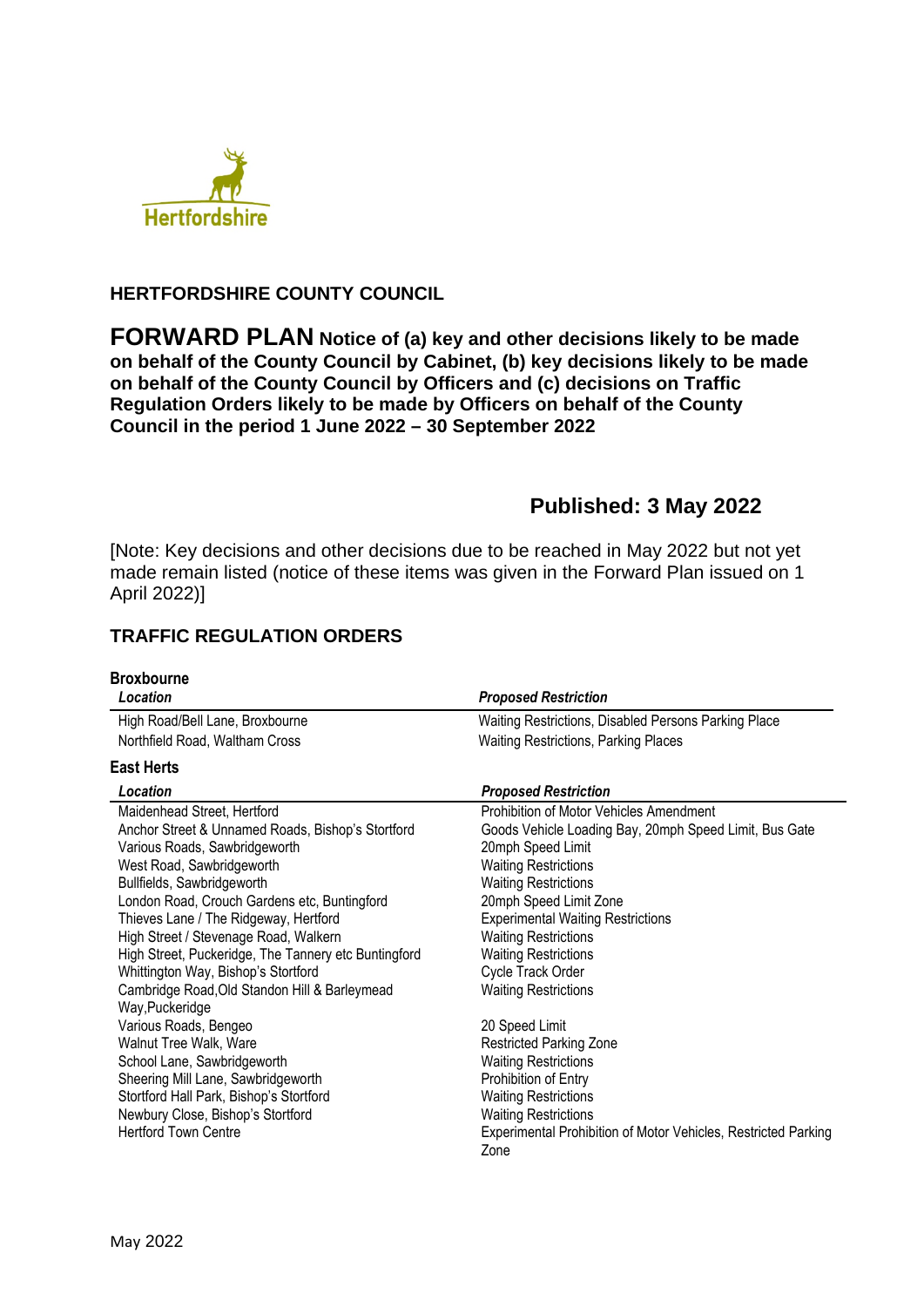#### **Dacorum**

| Davvı um                                                 |                                                        |
|----------------------------------------------------------|--------------------------------------------------------|
| Location                                                 | <b>Proposed Restriction</b>                            |
| Dundale Road, Tring                                      | <b>Waiting Restrictions</b>                            |
| Wingrave Road / Sutton Close, Tring                      | <b>Waiting Restrictions</b>                            |
| New Mill Terrace / Pheasant Close etc, Tring             | <b>Waiting Restrictions</b>                            |
| Silk Mill Way / Adams Way, Tring                         | <b>Waiting Restrictions</b>                            |
| London Road / Nash Mills, Hemel Hempstead/Tring          | <b>Waiting Restrictions</b>                            |
| Cambrian Way, Hemel Hempstead                            | Waiting Restrictions, School Keep Clear, PX            |
| Lawn Lane, Hemel Hempstead                               | Good Vehicle Loading Bay                               |
| Mill Lane & Tooveys Mill Lane, Kings Langley             | <b>Waiting Restrictions</b>                            |
| <b>St. Albans</b>                                        |                                                        |
| Location                                                 | <b>Proposed Restriction</b>                            |
| Lower Luton Road, Wheathampstead                         | Prohibition of Turns                                   |
| High Street, Wheathampstead                              | Goods Vehicle Loading Bay, Parking Places              |
| Market Place etc, St Albans                              | Experimental Prohibition of Motor Vehicles, Restricted |
|                                                          | Parking Zone                                           |
| Welwyn Hatfield                                          |                                                        |
| Location                                                 | <b>Proposed Restriction</b>                            |
| Appletree Way, Welwyn Garden City                        | <b>Waiting Restrictions</b>                            |
| Great & Little Gannett, Welwyn Garden City               | <b>Experimental Waiting Restrictions</b>               |
| The Common, Hatfield                                     | <b>Parking Places</b>                                  |
| High View, Hatfield                                      | Waiting Restrictions, Prohibition of Entry             |
| Ascots Lane, Welwyn Garden City                          | <b>Waiting Restrictions</b>                            |
| Digswell Park Road, Welwyn Garden City                   | Waiting Restrictions, Road Humps, Pedestrian Crossings |
| London Road, White Cross Drive, Woolmer Green            | Waiting Restrictions, Pedestrian Crossing              |
| <b>North Herts</b>                                       |                                                        |
| Location                                                 | <b>Proposed Restriction</b>                            |
| Cranborne Avenue/The Ridgeway, Hitchin                   | <b>Waiting Restrictions</b>                            |
| Baldock Road, Royston                                    | 40 mph Speed Limit                                     |
| Bridge Street, Tilehouse Street, Wrtton Road East & Old  | 20 mph Speed Limit                                     |
| Charlton Road, Hitchin                                   |                                                        |
| Royston Town Centre                                      | <b>ETRO Restricted Parking Zone</b>                    |
| <b>Hitchin Town Centre</b>                               | ETRO Restricted Parking Zone, Prohibition of Driving   |
| Bearton Road, Periwinkle Lane & Whitehurst Ave, Hitchin  | <b>Waiting Restrictions</b>                            |
| Norton Road, Principal Court, Common View & Daisy Court, |                                                        |

Letchworth Garden City Network Charles and Marking Restrictions West End and Back Street, Ashwell / Baldock 20mph Speed Limit<br>Norton Road, Letchworth Garden City Waiting Restrictions **Lettipre Speed Limits**<br>Waiting Restrictions, Pedestrian Crossing

#### **Stevenage**

| Location                                             | <b>Proposed Restriction</b>              |  |
|------------------------------------------------------|------------------------------------------|--|
| Webb Rise, Stevenage                                 | <b>Waiting Restrictions, Road Humps</b>  |  |
| <b>Hertsmere</b>                                     |                                          |  |
| Location                                             | <b>Proposed Restriction</b>              |  |
| BOATs Aldenham 79 & Elstree/Borehamwood 60           | Prohibition of Motor Vehicles            |  |
| Wright Close & Cockram Road, Bushey                  | <b>Waiting Restriction</b>               |  |
| St Albans Road, South Mimms, Potters Bar             | Revocation Prohibition of Driving        |  |
| The Causeway, Thaynesfield/Morven Close, Potters Bar | <b>Waiting Restrictions</b>              |  |
| Church Lane, Aldenham                                | <b>Experimental Waiting Restrictions</b> |  |
| <b>Three Rivers</b>                                  |                                          |  |

| Location                   | <b>Proposed Restriction</b> |
|----------------------------|-----------------------------|
| Tom Lake Way, South Oxhey  | One Way, Road Humps         |
| Various Roads, Chorleywood | 20mph Speed Limit           |